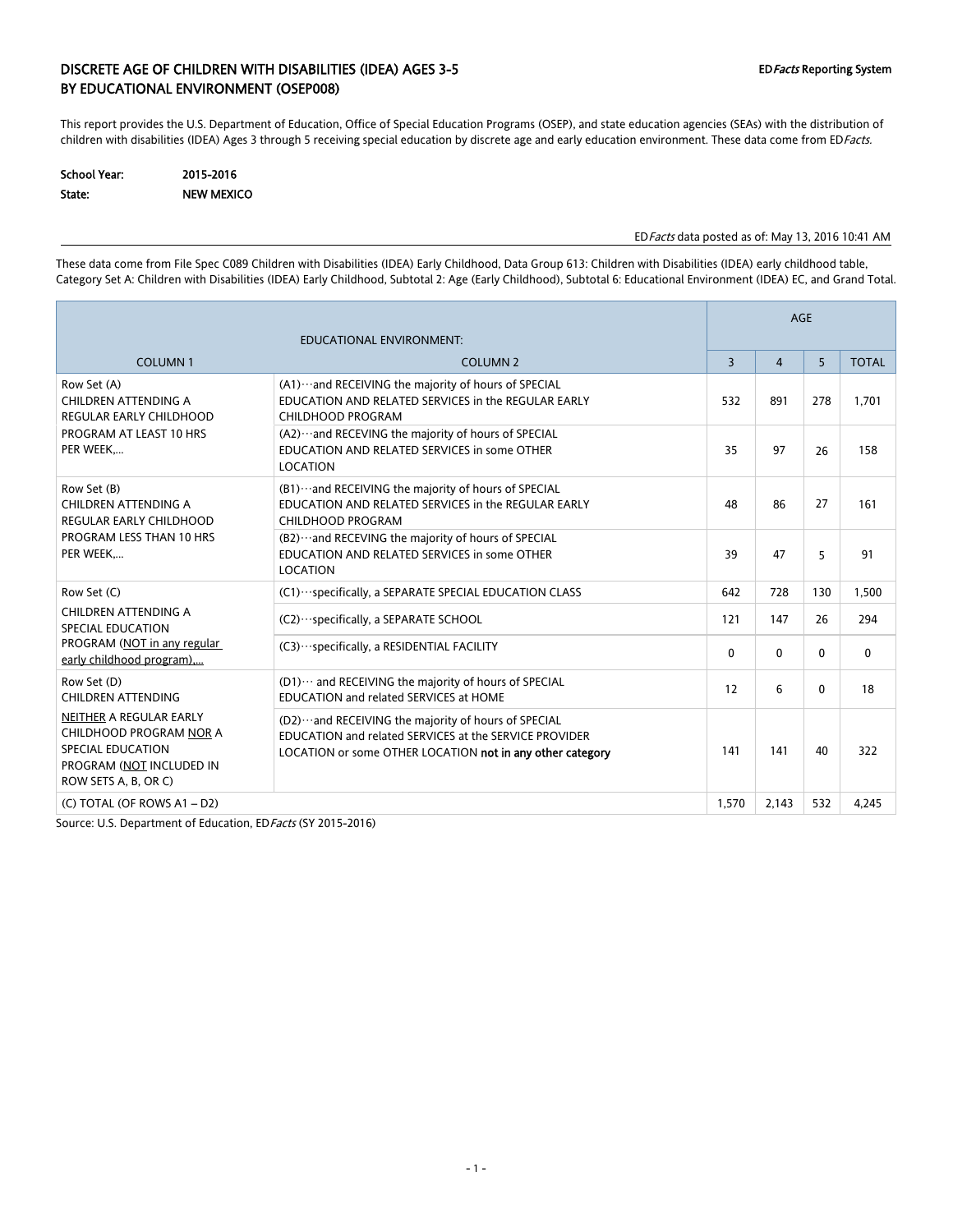### DISCRETE AGE OF CHILDREN WITH DISABILITIES (IDEA) AGES 3-5 EDFacts Reporting System BY EDUCATIONAL ENVIRONMENT (OSEP008)

This report provides the U.S. Department of Education, Office of Special Education Programs (OSEP), and state education agencies (SEAs) with the distribution of children with disabilities (IDEA) Ages 3 through 5 receiving special education by discrete age and early education environment. These data come from EDFacts.

| School Year: | 2015-2016         |
|--------------|-------------------|
| State:       | <b>NEW MEXICO</b> |

EDFacts data posted as of: May 13, 2016 10:41 AM

These data come from File Spec C089 Children with Disabilities (IDEA) Early Childhood, Data Group 613: Children with Disabilities (IDEA) early childhood table, Category Set A: Children with Disabilities (IDEA) Early Childhood, Subtotal 2: Age (Early Childhood), Subtotal 6: Educational Environment (IDEA) EC, and Grand Total.

| Age   | Age Percentage |
|-------|----------------|
| 3     | 36.98          |
| 4     | 50 48          |
| 5     | 12.53          |
| Total | 100.00         |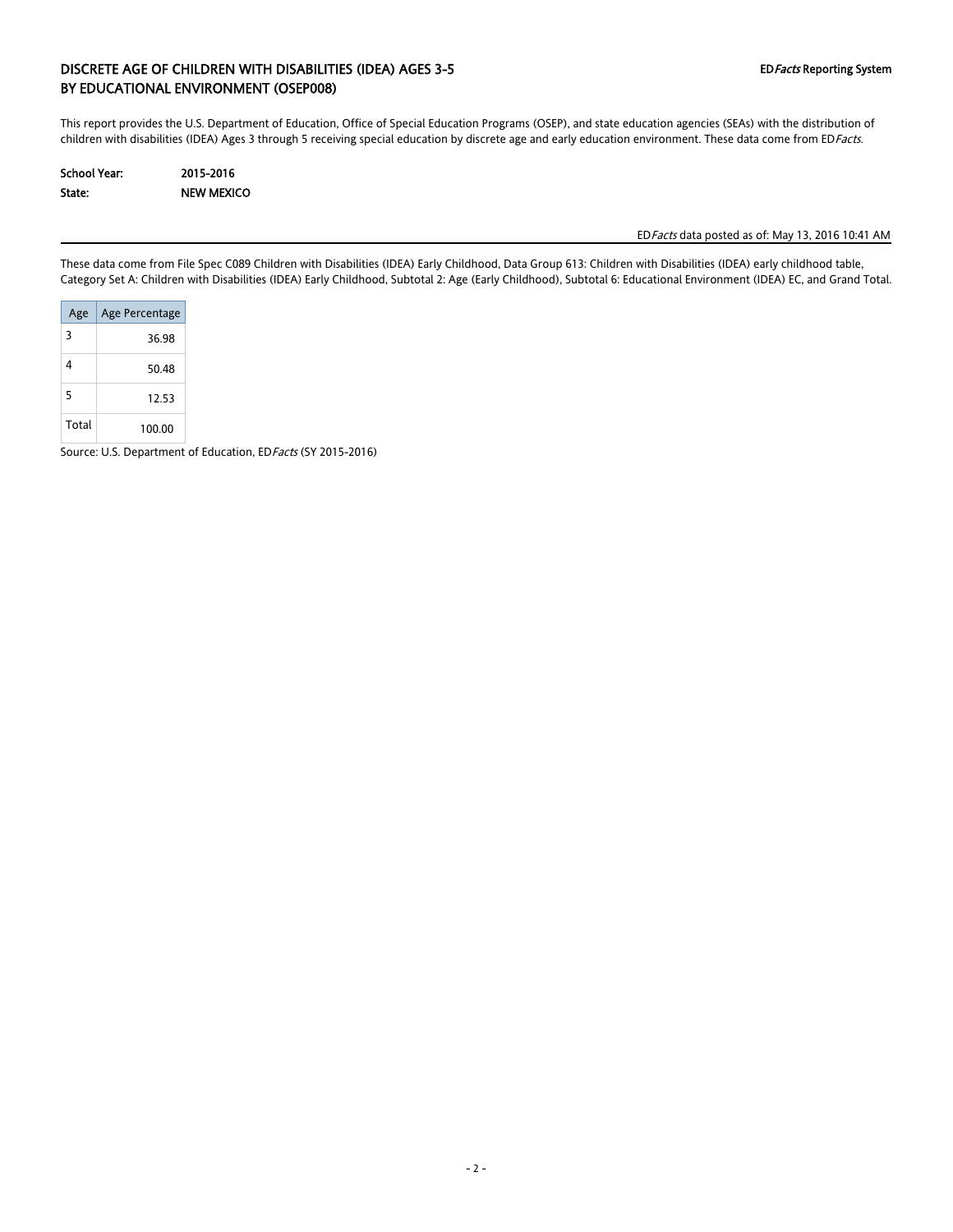#### Educational Environment of Children with Disabilities (IDEA) Ages 3-5 by Disability (OSEP009) EDFacts Reporting System

This report provides the U.S. Department of Education, Office of Special Education Programs (OSEP), and state education agencies (SEAs) with the distribution of Children with Disabilities (IDEA) Ages 3 through 5 receiving special education by disability category and early education environment. These data come from File Spec C089 Children with Disabilities (IDEA) Early Childhood, Data Group 613: Children with Disabilities (IDEA) Early Childhood table, Category Set A: Children with Disabilities (IDEA) Early Childhood, Subtotal 3: Disability Category (IDEA), Subtotal 6: Educational Environment (IDEA) EC, and Grand Total.

| School Year: | 2015-2016         |
|--------------|-------------------|
| State:       | <b>NEW MEXICO</b> |

#### EDFacts data posted as of: May 13, 2016 10:43 AM

This is data group 613, Category Set A: Children with Disabilities (IDEA) Early Childhood, Subtotal 3: Disability Category (IDEA), Subtotal 6: Educational Environment (IDEA) EC, and Grand Total.

|                                         | CHILDREN ATTENDING A REGULAR EARLY CHILDHOOD<br>PROGRAM                                                                                                           |                                                                                              |                                                                                                    |                                                                                              |                                                                                                          |                                              |                                               |                                                                                                                            |                                                                                                                                                                           |  |
|-----------------------------------------|-------------------------------------------------------------------------------------------------------------------------------------------------------------------|----------------------------------------------------------------------------------------------|----------------------------------------------------------------------------------------------------|----------------------------------------------------------------------------------------------|----------------------------------------------------------------------------------------------------------|----------------------------------------------|-----------------------------------------------|----------------------------------------------------------------------------------------------------------------------------|---------------------------------------------------------------------------------------------------------------------------------------------------------------------------|--|
|                                         | (A) AT LEAST 10 HOURS<br>PER WEEK                                                                                                                                 |                                                                                              | (B) LESS THAN 10 HOURS<br>PER WEEK                                                                 |                                                                                              | (C) CHILDREN ATTENDING A SPECIAL<br>EDUCATION PROGRAM (NOT IN ANY<br>REGULAR EARLY CHILDHOOD<br>PROGRAM) |                                              |                                               | (D) CHILDREN ATTENDING<br><b>NEITHER</b><br>A REGULAR EARLY CHILDHOOD<br>PROGRAM NOR A SPECIAL<br><b>EDUCATION PROGRAM</b> |                                                                                                                                                                           |  |
| <b>DISABILITY</b>                       | (A1) RECEIVING (A2) RECEIVING (B1) RECEIVING (B2) RECEIVING<br><b>MAJORITY OF</b><br><b>HOURS OF</b><br><b>SERVICES IN</b><br><b>REGULAR EC</b><br><b>PROGRAM</b> | <b>MAJORITY OF</b><br><b>HOURS OF</b><br><b>SERVICES IN</b><br><b>SOME OTHER</b><br>LOCATION | <b>MAJORITY OF</b><br><b>HOURS OF</b><br><b>SERVICES IN</b><br><b>REGULAR EC</b><br><b>PROGRAM</b> | <b>MAJORITY OF</b><br><b>HOURS OF</b><br><b>SERVICES IN</b><br><b>SOME OTHER</b><br>LOCATION | <b>CLASS</b>                                                                                             | (C1) SEPARATE (C2) SEPARATE<br><b>SCHOOL</b> | (C3)<br><b>RESIDENTIAL</b><br><b>FACILITY</b> | (D1) RECEIVING<br><b>MAJORITY OF</b><br><b>HOURS OF</b><br><b>SERVICES IN</b><br><b>HOME</b>                               | (D2) RECEIVING<br><b>MAJORITY OF</b><br><b>HOURS OF</b><br><b>SERVICES IN</b><br><b>SERVICE</b><br><b>PROVIDER</b><br><b>LOCATION OR</b><br><b>SOME OTHER</b><br>LOCATION |  |
| <b>INTELLECTUAL DISABILITY</b>          | 5                                                                                                                                                                 | $\mathbf{0}$                                                                                 | 3                                                                                                  | $\mathbf{0}$                                                                                 | 11                                                                                                       | $\mathbf 0$                                  | $\mathbf 0$                                   | 0                                                                                                                          | 0                                                                                                                                                                         |  |
| <b>HEARING IMPAIRMENT</b>               | 9                                                                                                                                                                 | $\mathbf{0}$                                                                                 | 1                                                                                                  | $\mathbf{1}$                                                                                 | 4                                                                                                        | 24                                           | 0                                             | 0                                                                                                                          | 0                                                                                                                                                                         |  |
| SPEECH OR LANGUAGE<br><b>IMPAIRMENT</b> | 694                                                                                                                                                               | 121                                                                                          | 116                                                                                                | 73                                                                                           | 477                                                                                                      | 90                                           | $\mathbf{0}$                                  | 1                                                                                                                          | 318                                                                                                                                                                       |  |
| <b>VISUAL IMPAIRMENT</b>                | 9                                                                                                                                                                 | $\mathbf{0}$                                                                                 | $\mathbf{1}$                                                                                       | $\mathbf{1}$                                                                                 | $\overline{4}$                                                                                           | 9                                            | $\mathbf 0$                                   | 0                                                                                                                          | 0                                                                                                                                                                         |  |
| <b>EMOTIONAL DISTURBANCE</b>            | 0                                                                                                                                                                 | $\mathbf{0}$                                                                                 | $\mathbf{0}$                                                                                       | $\mathbf{0}$                                                                                 | $\mathbf{0}$                                                                                             | $\mathbf{0}$                                 | $\mathbf 0$                                   | $\mathbf{0}$                                                                                                               | 0                                                                                                                                                                         |  |
| ORTHOPEDIC IMPAIRMENT                   | 8                                                                                                                                                                 | $\Omega$                                                                                     | 1                                                                                                  | $\mathbf{1}$                                                                                 | 20                                                                                                       | $\mathbf{0}$                                 | $\mathbf{0}$                                  | $\Omega$                                                                                                                   | 0                                                                                                                                                                         |  |
| OTHER HEALTH<br><b>IMPAIRMENT</b>       | 33                                                                                                                                                                | $\mathbf{0}$                                                                                 | 1                                                                                                  | $\mathbf{1}$                                                                                 | 36                                                                                                       | 18                                           | $\mathbf{0}$                                  | 6                                                                                                                          | $\Omega$                                                                                                                                                                  |  |
| SPECIFIC LEARNING<br><b>DISABILITY</b>  | $\mathbf{0}$                                                                                                                                                      | $\mathbf{0}$                                                                                 | $\mathbf{0}$                                                                                       | $\Omega$                                                                                     | $\mathbf{0}$                                                                                             | $\mathbf{0}$                                 | $\mathbf 0$                                   | $\Omega$                                                                                                                   | $\mathbf{0}$                                                                                                                                                              |  |
| <b>DEAF-BLINDNESS</b>                   | 0                                                                                                                                                                 | $\mathbf{0}$                                                                                 | $\mathbf{0}$                                                                                       | $\mathbf{0}$                                                                                 | $\mathbf{1}$                                                                                             | $\mathbf{1}$                                 | $\mathbf 0$                                   | $\mathbf{0}$                                                                                                               | 0                                                                                                                                                                         |  |
| MULTIPLE DISABILITIES                   | 15                                                                                                                                                                | $\overline{2}$                                                                               | $\mathbf{0}$                                                                                       | $\overline{2}$                                                                               | 16                                                                                                       | 21                                           | $\mathbf 0$                                   | 5                                                                                                                          | $\mathbf{0}$                                                                                                                                                              |  |
| <b>AUTISM</b>                           | 63                                                                                                                                                                | $\overline{7}$                                                                               | 4                                                                                                  | 5                                                                                            | 200                                                                                                      | 11                                           | $\mathbf 0$                                   | 0                                                                                                                          | $\mathbf{1}$                                                                                                                                                              |  |
| <b>TRAUMATIC BRAIN INJURY</b>           | 8                                                                                                                                                                 | $\mathbf{0}$                                                                                 | $\Omega$                                                                                           | $\mathbf{0}$                                                                                 | $\mathbf 0$                                                                                              | $\overline{2}$                               | $\mathbf 0$                                   | $\mathbf{0}$                                                                                                               | 0                                                                                                                                                                         |  |
| DEVELOPMENTAL DELAY<br>(1)              | 857                                                                                                                                                               | 28                                                                                           | 34                                                                                                 | $7\overline{ }$                                                                              | 731                                                                                                      | 118                                          | $\mathbf{0}$                                  | 6                                                                                                                          | $\overline{3}$                                                                                                                                                            |  |
| TOTAL:                                  | 1,701                                                                                                                                                             | 158                                                                                          | 161                                                                                                | 91                                                                                           | 1,500                                                                                                    | 294                                          | $\mathbf 0$                                   | 18                                                                                                                         | 322                                                                                                                                                                       |  |

Source: U.S. Department of Education, EDFacts (SY 2015-2016)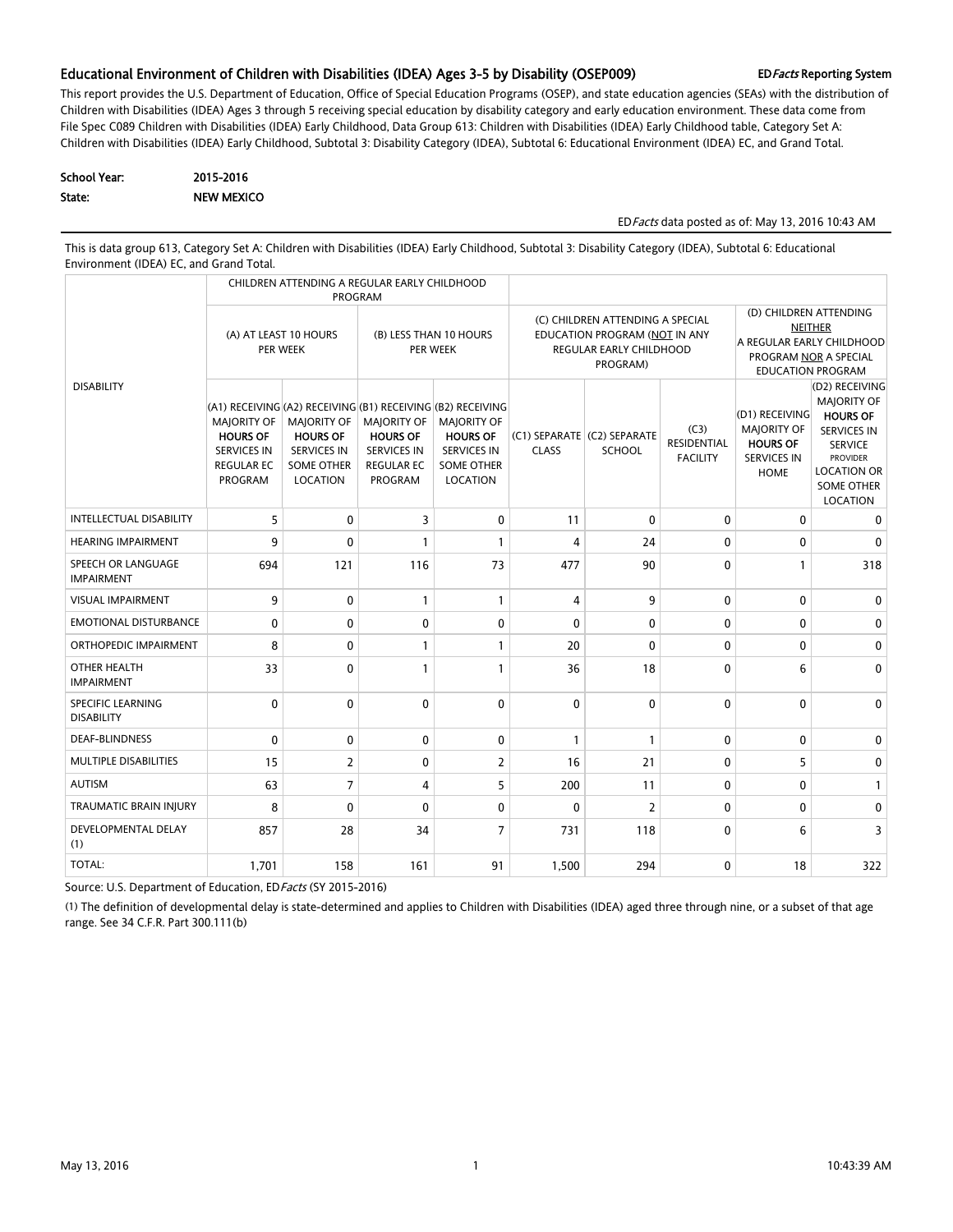#### Educational Environment of Children with Disabilities (IDEA) Ages 3-5 by Disability (OSEP009) EDFacts Reporting System

This report provides the U.S. Department of Education, Office of Special Education Programs (OSEP), and state education agencies (SEAs) with the distribution of Children with Disabilities (IDEA) Ages 3 through 5 receiving special education by disability category and early education environment. These data come from File Spec C089 Children with Disabilities (IDEA) Early Childhood, Data Group 613: Children with Disabilities (IDEA) Early Childhood table, Category Set A: Children with Disabilities (IDEA) Early Childhood, Subtotal 3: Disability Category (IDEA), Subtotal 6: Educational Environment (IDEA) EC, and Grand Total.

| School Year: | 2015-2016         |
|--------------|-------------------|
| State:       | <b>NEW MEXICO</b> |

EDFacts data posted as of: May 13, 2016 10:43:39 AM

This is data group 613, Category Set A: Children with Disabilities (IDEA) Early Childhood, Subtotal 3: Disability Category (IDEA), Subtotal 6: Educational Environment (IDEA) EC, and Grand Total.

|                                         |                                                                                             | CHILDREN ATTENDING A REGULAR EARLY CHILDHOOD                                                                                                         | PROGRAM (PERCENT)                                                                           |                                                                                              |                                                                                                                    |                                                           |                                                     |                                                                                                                            |                                                                                                                                                                                 |  |
|-----------------------------------------|---------------------------------------------------------------------------------------------|------------------------------------------------------------------------------------------------------------------------------------------------------|---------------------------------------------------------------------------------------------|----------------------------------------------------------------------------------------------|--------------------------------------------------------------------------------------------------------------------|-----------------------------------------------------------|-----------------------------------------------------|----------------------------------------------------------------------------------------------------------------------------|---------------------------------------------------------------------------------------------------------------------------------------------------------------------------------|--|
|                                         | (A) AT LEAST 10 HOURS<br>PER WEEK (PERCENT)                                                 |                                                                                                                                                      | (B) LESS THAN 10 HOURS<br>PER WEEK (PERCENT)                                                |                                                                                              | (C) CHILDREN ATTENDING A SPECIAL<br>EDUCATION PROGRAM (NOT IN ANY<br>REGULAR EARLY CHILDHOOD<br>PROGRAM) (PERCENT) |                                                           |                                                     | (D) CHILDREN ATTENDING<br><b>NEITHER</b><br>A REGULAR EARLY CHILDHOOD<br>PROGRAM NOR A SPECIAL<br><b>EDUCATION PROGRAM</b> |                                                                                                                                                                                 |  |
| <b>DISABILITY</b>                       | MAJORITY OF<br><b>HOURS OF</b><br><b>SERVICES IN</b><br><b>REGULAR EC</b><br><b>PROGRAM</b> | (A1) RECEIVING (A2) RECEIVING (B1) RECEIVING (B2) RECEIVING<br>MAJORITY OF<br><b>HOURS OF</b><br><b>SERVICES IN</b><br><b>SOME OTHER</b><br>LOCATION | MAJORITY OF<br><b>HOURS OF</b><br><b>SERVICES IN</b><br><b>REGULAR EC</b><br><b>PROGRAM</b> | <b>MAJORITY OF</b><br><b>HOURS OF</b><br><b>SERVICES IN</b><br><b>SOME OTHER</b><br>LOCATION | <b>CLASS</b><br>(PERCENT)                                                                                          | (C1) SEPARATE (C2) SEPARATE<br><b>SCHOOL</b><br>(PERCENT) | (C3)<br>RESIDENTIAL<br><b>FACILITY</b><br>(PERCENT) | (D1) RECEIVING<br><b>MAJORITY OF</b><br><b>HOURS OF</b><br><b>SERVICES IN</b><br>HOME<br>(PERCENT)                         | (D2) RECEIVING<br><b>MAJORITY OF</b><br><b>HOURS OF</b><br><b>SERVICES IN</b><br><b>SERVICE</b><br><b>PROVIDER</b><br>LOCATION<br>OR SOME OTHER<br><b>LOCATION</b><br>(PERCENT) |  |
| <b>INTELLECTUAL DISABILITY</b>          | 0.29                                                                                        | 0.00                                                                                                                                                 | 1.86                                                                                        | 0.00                                                                                         | 0.73                                                                                                               | 0.00                                                      |                                                     | 0.00                                                                                                                       | 0.00                                                                                                                                                                            |  |
| <b>HEARING IMPAIRMENT</b>               | 0.53                                                                                        | 0.00                                                                                                                                                 | 0.62                                                                                        | 1.10                                                                                         | 0.27                                                                                                               | 8.16                                                      |                                                     | 0.00                                                                                                                       | 0.00                                                                                                                                                                            |  |
| SPEECH OR LANGUAGE<br><b>IMPAIRMENT</b> | 40.80                                                                                       | 76.58                                                                                                                                                | 72.05                                                                                       | 80.22                                                                                        | 31.80                                                                                                              | 30.61                                                     |                                                     | 5.56                                                                                                                       | 98.76                                                                                                                                                                           |  |
| <b>VISUAL IMPAIRMENT</b>                | 0.53                                                                                        | 0.00                                                                                                                                                 | 0.62                                                                                        | 1.10                                                                                         | 0.27                                                                                                               | 3.06                                                      |                                                     | 0.00                                                                                                                       | 0.00                                                                                                                                                                            |  |
| <b>EMOTIONAL DISTURBANCE</b>            | 0.00                                                                                        | 0.00                                                                                                                                                 | 0.00                                                                                        | 0.00                                                                                         | 0.00                                                                                                               | 0.00                                                      |                                                     | 0.00                                                                                                                       | 0.00                                                                                                                                                                            |  |
| ORTHOPEDIC IMPAIRMENT                   | 0.47                                                                                        | 0.00                                                                                                                                                 | 0.62                                                                                        | 1.10                                                                                         | 1.33                                                                                                               | 0.00                                                      |                                                     | 0.00                                                                                                                       | 0.00                                                                                                                                                                            |  |
| OTHER HEALTH<br><b>IMPAIRMENT</b>       | 1.94                                                                                        | 0.00                                                                                                                                                 | 0.62                                                                                        | 1.10                                                                                         | 2.40                                                                                                               | 6.12                                                      |                                                     | 33.33                                                                                                                      | 0.00                                                                                                                                                                            |  |
| SPECIFIC LEARNING<br><b>DISABILITY</b>  | 0.00                                                                                        | 0.00                                                                                                                                                 | 0.00                                                                                        | 0.00                                                                                         | 0.00                                                                                                               | 0.00                                                      |                                                     | 0.00                                                                                                                       | 0.00                                                                                                                                                                            |  |
| <b>DEAF-BLINDNESS</b>                   | 0.00                                                                                        | 0.00                                                                                                                                                 | 0.00                                                                                        | 0.00                                                                                         | 0.07                                                                                                               | 0.34                                                      |                                                     | 0.00                                                                                                                       | 0.00                                                                                                                                                                            |  |
| MULTIPLE DISABILITIES                   | 0.88                                                                                        | 1.27                                                                                                                                                 | 0.00                                                                                        | 2.20                                                                                         | 1.07                                                                                                               | 7.14                                                      |                                                     | 27.78                                                                                                                      | 0.00                                                                                                                                                                            |  |
| <b>AUTISM</b>                           | 3.70                                                                                        | 4.43                                                                                                                                                 | 2.48                                                                                        | 5.49                                                                                         | 13.33                                                                                                              | 3.74                                                      |                                                     | 0.00                                                                                                                       | 0.31                                                                                                                                                                            |  |
| <b>TRAUMATIC BRAIN INJURY</b>           | 0.47                                                                                        | 0.00                                                                                                                                                 | 0.00                                                                                        | 0.00                                                                                         | 0.00                                                                                                               | 0.68                                                      |                                                     | 0.00                                                                                                                       | 0.00                                                                                                                                                                            |  |
| <b>DEVELOPMENTAL DELAY</b><br>(1)       | 50.38                                                                                       | 17.72                                                                                                                                                | 21.12                                                                                       | 7.69                                                                                         | 48.73                                                                                                              | 40.14                                                     |                                                     | 33.33                                                                                                                      | 0.93                                                                                                                                                                            |  |
| TOTAL:                                  | 100.00                                                                                      | 100.00                                                                                                                                               | 100.00                                                                                      | 100.00                                                                                       | 100.00                                                                                                             | 100.00                                                    |                                                     | 100.00                                                                                                                     | 100.00                                                                                                                                                                          |  |

Source: U.S. Department of Education, ED Facts (SY 2015-2016)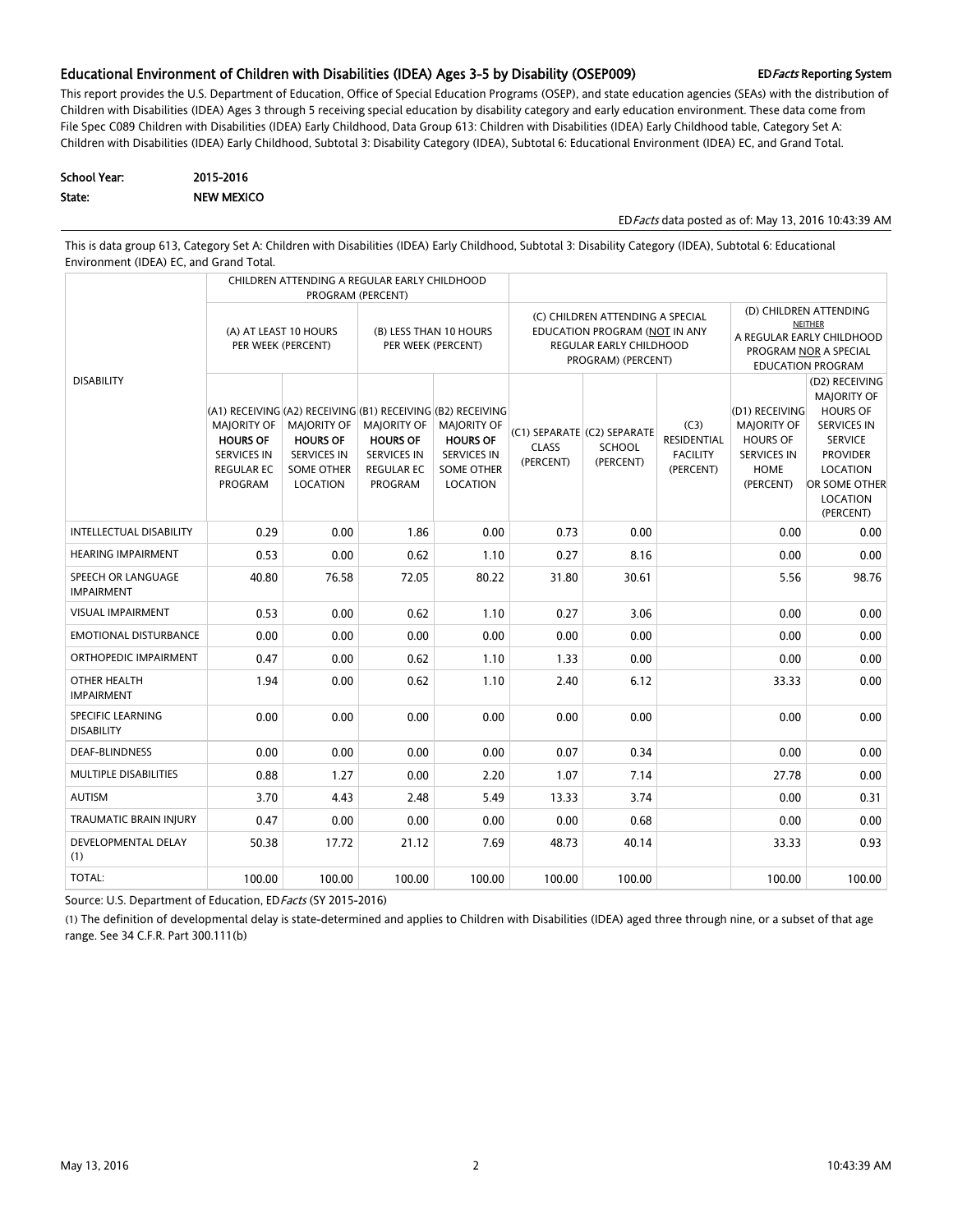### RACE/ETHNICITY OF CHILDREN WITH DISABILITIES AGES 3-5 CHILDREY ASSESS AND REPORT OF CHILDREY System BY EDUCATIONAL ENVIRONMENT (OSEP011)

This report provides the U.S. Department of Education, Office of Special Education Programs (OSEP), and state education agencies (SEAs) with the distribution of children with disabilities (IDEA) ages 3 through 5 receiving special education by race/ethnicity and early childhood environment. These data come from EDFacts.

| School Year: | 2015-2016         |
|--------------|-------------------|
| State:       | <b>NEW MEXICO</b> |

EDFacts data posted as of: May 13, 2016 10:48 AM

These data come from File Spec C089 Children with Disabilities (IDEA) Early Childhood, Data Group 613: Children with Disabilities (IDEA) early childhood table: Category Set B, Subtotal 4: Racial Ethnic, Subtotal 6: Educational Environment (IDEA) EC, and Grand Total.

| EDUCATIONAL ENVIRONMENT:                                                                                                                                                |                                                                                                                                                                                |                            | <b>RACE/ETHNICITY</b>                                                           |                |                                                      |                                                                                   |                |                                                 |              |  |  |
|-------------------------------------------------------------------------------------------------------------------------------------------------------------------------|--------------------------------------------------------------------------------------------------------------------------------------------------------------------------------|----------------------------|---------------------------------------------------------------------------------|----------------|------------------------------------------------------|-----------------------------------------------------------------------------------|----------------|-------------------------------------------------|--------------|--|--|
|                                                                                                                                                                         |                                                                                                                                                                                | <b>HISPANIC/</b><br>LATINO | <b>AMERICAN</b><br><b>INDIAN</b><br><b>OR</b><br><b>ALASKA</b><br><b>NATIVE</b> | <b>ASIAN</b>   | <b>BLACK OR</b><br><b>AFRICAN</b><br><b>AMERICAN</b> | <b>NATIVE</b><br><b>HAWAIIAN</b><br>OR OTHER<br><b>PACIFIC</b><br><b>ISLANDER</b> | <b>WHITE</b>   | <b>TWO</b><br><b>OR</b><br><b>MORE</b><br>RACES | <b>TOTAL</b> |  |  |
| Row Set (A)<br>CHILDREN ATTENDING A<br><b>REGULAR EARLY</b><br><b>CHILDHOOD</b>                                                                                         | (A1) ··· and RECEIVING the majority of hours of SPECIAL<br>EDUCATION AND RELATED SERVICES in the REGULAR EARLY<br><b>CHILDHOOD PROGRAM</b>                                     | 985                        | 260                                                                             | $\overline{7}$ | 18                                                   | $\overline{2}$                                                                    | 405            | 24                                              | 1,701        |  |  |
| PROGRAM AT LEAST 10<br><b>HRS</b><br>PER WEEK                                                                                                                           | (A2) ··· and RECEVING the majority of hours of SPECIAL<br>EDUCATION AND RELATED SERVICES in some OTHER<br><b>LOCATION</b>                                                      | 93                         | 20                                                                              | $\Omega$       | $\mathbf{1}$                                         | $\mathbf{0}$                                                                      | 40             | 4                                               | 158          |  |  |
| Row Set (B)<br>CHILDREN ATTENDING A<br><b>REGULAR EARLY</b><br><b>CHILDHOOD</b><br>PROGRAM LESS THAN 10<br><b>HRS</b><br>PER WEEK                                       | (B1) ··· and RECEIVING the majority of hours of SPECIAL<br>EDUCATION AND RELATED SERVICES in the REGULAR EARLY<br><b>CHILDHOOD PROGRAM</b>                                     | 85                         | 15                                                                              | $\mathbf{1}$   | $\overline{2}$                                       | $\mathbf{0}$                                                                      | 55             | 3                                               | 161          |  |  |
|                                                                                                                                                                         | (B2) ··· and RECEVING the majority of hours of SPECIAL<br>EDUCATION AND RELATED SERVICES in some OTHER<br><b>LOCATION</b>                                                      | 61                         | 5                                                                               | $\mathbf{0}$   | $\mathbf{1}$                                         | $\mathbf{0}$                                                                      | 24             | $\Omega$                                        | 91           |  |  |
| Row Set (C)                                                                                                                                                             | (C1) ··· specifically, a SEPARATE SPECIAL EDUCATION CLASS                                                                                                                      | 897                        | 67                                                                              | 12             | 45                                                   | 4                                                                                 | 433            | 42                                              | 1,500        |  |  |
| CHILDREN ATTENDING A<br>SPECIAL EDUCATION                                                                                                                               | (C2) ··· specifically, a SEPARATE SCHOOL                                                                                                                                       | 146                        | 54                                                                              | $\overline{2}$ | $\mathbf{1}$                                         | $\mathbf{0}$                                                                      | 84             | $\overline{7}$                                  | 294          |  |  |
| PROGRAM (NOT in any<br>regular<br>early childhood<br>program),                                                                                                          | (C3) ··· specifically, a RESIDENTIAL FACILITY                                                                                                                                  | 0                          | $\mathbf 0$                                                                     | $\mathbf 0$    | $\mathbf 0$                                          | $\mathbf 0$                                                                       | $\Omega$       | $\Omega$                                        | $\mathbf 0$  |  |  |
| Row Set (D)<br><b>CHILDREN ATTENDING</b>                                                                                                                                | (D1) ··· and RECEIVING the majority of hours of SPECIAL<br>EDUCATION and related SERVICES at HOME                                                                              | 8                          | 5                                                                               | $\mathbf{1}$   | $\mathbf 0$                                          | $\mathbf 0$                                                                       | 3              | $\mathbf{1}$                                    | 18           |  |  |
| <b>NEITHER A REGULAR</b><br><b>EARLY</b><br><b>CHILDHOOD PROGRAM</b><br><b>NOR A</b><br>SPECIAL EDUCATION<br>PROGRAM (NOT<br><b>INCLUDED IN</b><br>ROW SETS A, B, OR C) | (D2)  and RECEIVING the majority of hours of SPECIAL<br>EDUCATION and related SERVICES at the SERVICE PROVIDER<br>LOCATION or some OTHER LOCATION not in any other<br>category | 169                        | 16                                                                              | 3              | 9                                                    | $\mathbf{1}$                                                                      | 118            | 6                                               | 322          |  |  |
| (C) TOTAL (OF ROWS A1 - D2)                                                                                                                                             |                                                                                                                                                                                | 2,444                      | 442                                                                             | 26             | 77                                                   |                                                                                   | $7 \mid 1,162$ | 87                                              | 4,245        |  |  |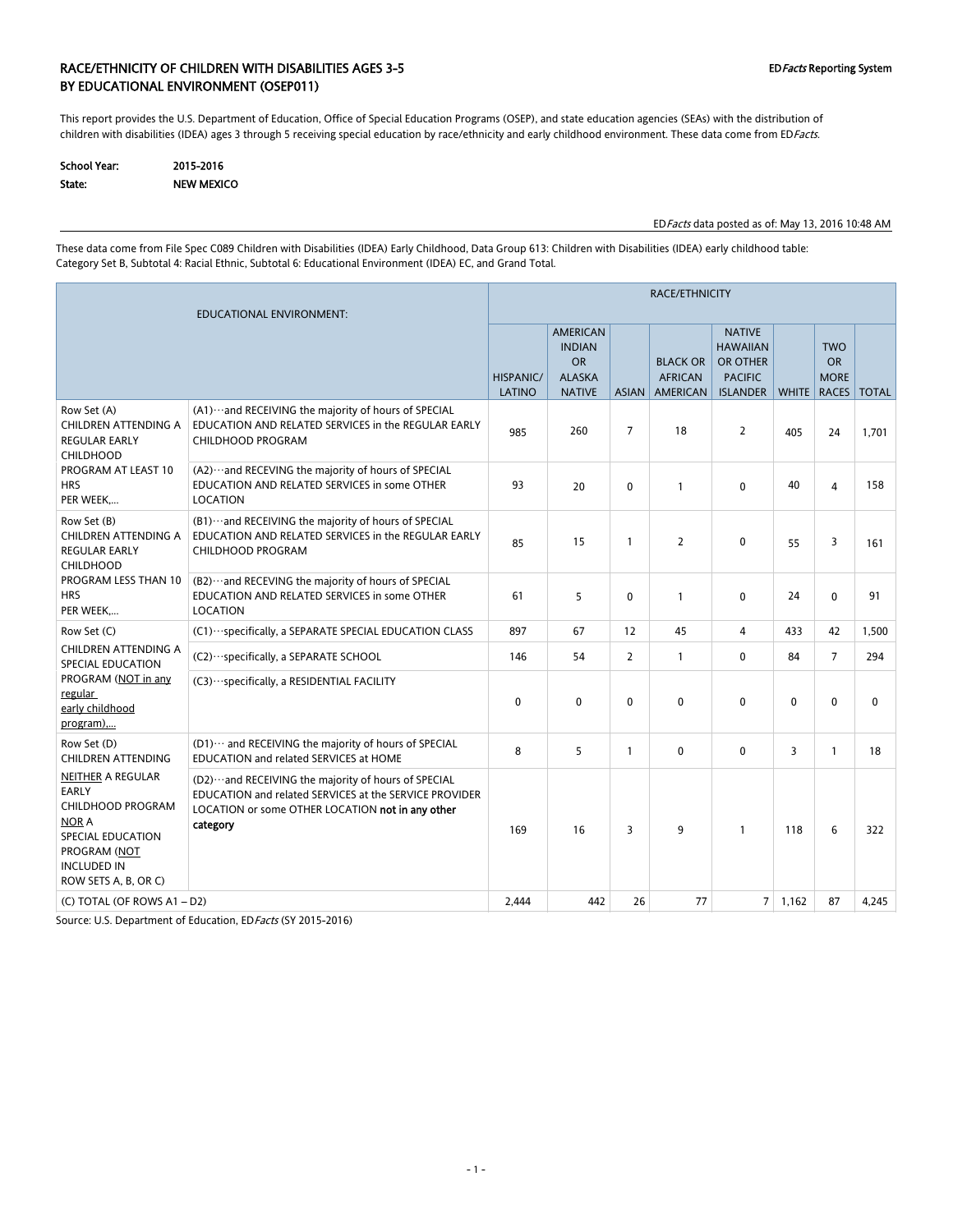### DISCRETE AGE OF CHILDREN WITH DISABILITIES (IDEA) AGES 3-5 EDFacts Reporting System BY EDUCATIONAL ENVIRONMENT (OSEP011)

This report provides the U.S. Department of Education, Office of Special Education Programs (OSEP), and state education agencies (SEAs) with the distribution of children with disabilities (IDEA) ages 3 through 5 receiving special education by race/ethnicity and early childhood environment. These data come from EDFacts.

| School Year: | 2015-2016  |
|--------------|------------|
| State:       | NEW MEXICO |

EDFacts data posted as of: May 13, 2016 10:48 AM

These data come from File Spec C089 Children with Disabilities (IDEA) Early Childhood, Data Group 613: Children with Disabilities (IDEA) early childhood table: Category Set B, Subtotal 4: Racial Ethnic, Subtotal 6: Educational Environment (IDEA) EC, and Grand Total.

|                                                                                                                                                                         | RACE/ETHNICITY (PERCENT)                                                                                                                                                          |                     |                                                                                 |      |                                                     |                                                                                   |       |                                                       |              |  |
|-------------------------------------------------------------------------------------------------------------------------------------------------------------------------|-----------------------------------------------------------------------------------------------------------------------------------------------------------------------------------|---------------------|---------------------------------------------------------------------------------|------|-----------------------------------------------------|-----------------------------------------------------------------------------------|-------|-------------------------------------------------------|--------------|--|
|                                                                                                                                                                         |                                                                                                                                                                                   | HISPANIC/<br>LATINO | <b>AMERICAN</b><br><b>INDIAN</b><br><b>OR</b><br><b>ALASKA</b><br><b>NATIVE</b> |      | <b>BLACK OR</b><br><b>AFRICAN</b><br>ASIAN AMERICAN | <b>NATIVE</b><br><b>HAWAIIAN</b><br>OR OTHER<br><b>PACIFIC</b><br><b>ISLANDER</b> |       | <b>TWO</b><br><b>OR</b><br><b>MORE</b><br>WHITE RACES | <b>TOTAL</b> |  |
| Row Set (A)<br>CHILDREN ATTENDING A<br><b>REGULAR EARLY</b><br><b>CHILDHOOD</b><br>PROGRAM AT LEAST 10<br><b>HRS</b><br>PER WEEK                                        | (A1) ··· and RECEIVING the majority of hours of SPECIAL<br>EDUCATION AND RELATED SERVICES in the REGULAR EARLY<br><b>CHILDHOOD PROGRAM</b>                                        | 57.91               | 15.29                                                                           | 0.41 | 1.06                                                | 0.12                                                                              | 23.81 | 1.41                                                  | 100.00       |  |
|                                                                                                                                                                         | (A2) ··· and RECEVING the majority of hours of SPECIAL<br>EDUCATION AND RELATED SERVICES in some OTHER<br>LOCATION                                                                | 58.86               | 12.66                                                                           | 0.00 | 0.63                                                | 0.00                                                                              | 25.32 | 2.53                                                  | 100.00       |  |
| Row Set (B)<br><b>CHILDREN ATTENDING A</b><br><b>REGULAR EARLY</b><br><b>CHILDHOOD</b><br><b>PROGRAM LESS THAN 10</b><br><b>HRS</b><br>PER WEEK                         | (B1) ··· and RECEIVING the majority of hours of SPECIAL<br>EDUCATION AND RELATED SERVICES in the REGULAR EARLY<br><b>CHILDHOOD PROGRAM</b>                                        | 52.80               | 9.32                                                                            | 0.62 | 1.24                                                | 0.00                                                                              | 34.16 | 1.86                                                  | 100.00       |  |
|                                                                                                                                                                         | (B2) ··· and RECEVING the majority of hours of SPECIAL<br>EDUCATION AND RELATED SERVICES in some OTHER<br>LOCATION                                                                | 67.03               | 5.49                                                                            | 0.00 | 1.10                                                | 0.00                                                                              | 26.37 | 0.00                                                  | 100.00       |  |
| Row Set (C)                                                                                                                                                             | (C1) ··· specifically, a SEPARATE SPECIAL EDUCATION CLASS                                                                                                                         | 59.80               | 4.47                                                                            | 0.80 | 3.00                                                | 0.27                                                                              | 28.87 | 2.80                                                  | 100.00       |  |
| CHILDREN ATTENDING A<br>SPECIAL EDUCATION                                                                                                                               | (C2) · · · specifically, a SEPARATE SCHOOL                                                                                                                                        | 49.66               | 18.37                                                                           | 0.68 | 0.34                                                | 0.00                                                                              | 28.57 | 2.38                                                  | 100.00       |  |
| PROGRAM (NOT in any<br>regular<br>early childhood<br>program),                                                                                                          | (C3) ··· specifically, a RESIDENTIAL FACILITY                                                                                                                                     |                     |                                                                                 |      |                                                     |                                                                                   |       |                                                       |              |  |
| Row Set (D)<br>CHILDREN ATTENDING                                                                                                                                       | (D1) ··· and RECEIVING the majority of hours of SPECIAL<br>EDUCATION and related SERVICES at HOME                                                                                 | 44.44               | 27.78                                                                           | 5.56 | 0.00                                                | 0.00                                                                              | 16.67 | 5.56                                                  | 100.00       |  |
| <b>NEITHER A REGULAR</b><br><b>EARLY</b><br><b>CHILDHOOD PROGRAM</b><br><b>NOR A</b><br>SPECIAL EDUCATION<br>PROGRAM (NOT<br><b>INCLUDED IN</b><br>ROW SETS A, B, OR C) | (D2) ··· and RECEIVING the majority of hours of SPECIAL<br>EDUCATION and related SERVICES at the SERVICE PROVIDER<br>LOCATION or some OTHER LOCATION not in any other<br>category | 52.48               | 4.97                                                                            | 0.93 | 2.80                                                | 0.31                                                                              | 36.65 | 1.86                                                  | 100.00       |  |
| (C) TOTAL (OF ROWS A1 - D2)                                                                                                                                             |                                                                                                                                                                                   | 57.57               | 10.41                                                                           | 0.61 | 1.81                                                | 0.16                                                                              | 27.37 | 2.05                                                  | 100.00       |  |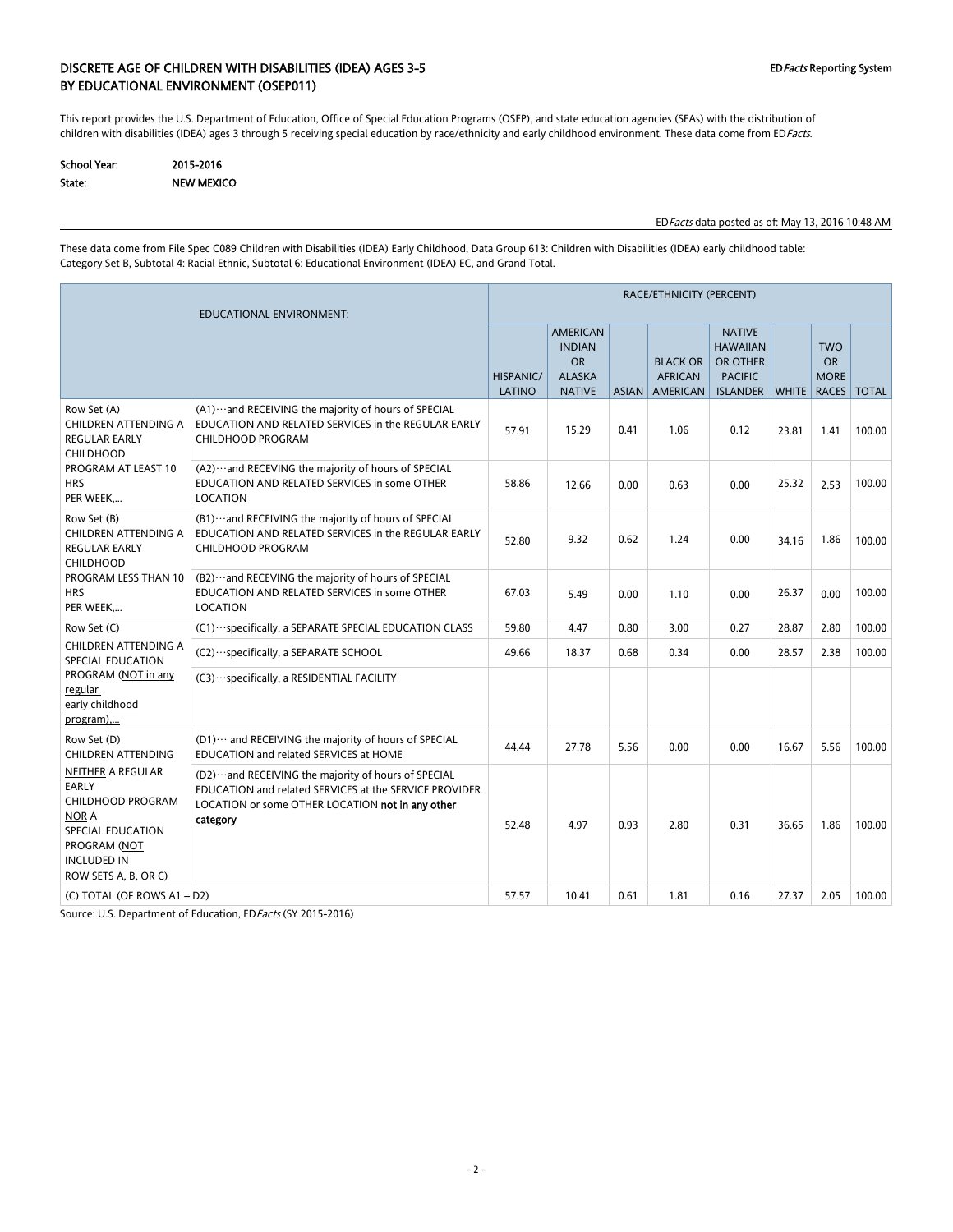### GENDER OF CHILDREN WITH DISABILITIES (IDEA) AGES 3-5 EDFacts Reporting System BY EDUCATIONAL ENVIRONMENT (OSEP015)

This report provides the U.S. Department of Education, Office of Special Education Programs (OSEP), and state education agencies (SEAs) with the distribution of children with disabilities (IDEA) ages 3 through 5 receiving special education by Gender and Early Childhood environment. These data come from EDFacts.

| <b>School Year:</b> | 2015-2016         |
|---------------------|-------------------|
| State:              | <b>NEW MEXICO</b> |

#### EDFacts data posted as of: May 13, 2016 10:45 AM

These data come from File Spec C089 Children with Disabilities (IDEA) Early Childhood, Data Group 613: Children with Disabilities (IDEA) Early Childhood table: Category Set C,Subtotal 1: Sex (Membership), Subtotal 6: Educational Environment (IDEA) EC, and Grand Total.

| <b>EDUCATIONAL ENVIRONMENT:</b>                                                                                             |                                                                                                                                                                                |              |               | <b>GENDER</b> |  |  |  |
|-----------------------------------------------------------------------------------------------------------------------------|--------------------------------------------------------------------------------------------------------------------------------------------------------------------------------|--------------|---------------|---------------|--|--|--|
|                                                                                                                             |                                                                                                                                                                                | <b>MALE</b>  | <b>FEMALE</b> | <b>TOTAL</b>  |  |  |  |
| Row Set (A)<br>CHILDREN ATTENDING A<br><b>REGULAR EARLY CHILDHOOD</b>                                                       | (A1) ··· and RECEIVING the majority of hours of SPECIAL<br>EDUCATION AND RELATED SERVICES in the REGULAR EARLY<br><b>CHILDHOOD PROGRAM</b>                                     | 1.108        | 593           | 1.701         |  |  |  |
| PROGRAM AT LEAST 10 HRS<br>PER WEEK                                                                                         | (A2)  and RECEVING the majority of hours of SPECIAL<br>EDUCATION AND RELATED SERVICES in some OTHER<br>LOCATION                                                                | 90           | 68            | 158           |  |  |  |
| Row Set (B)<br><b>CHILDREN ATTENDING A</b><br><b>REGULAR EARLY CHILDHOOD</b>                                                | (B1) ··· and RECEIVING the majority of hours of SPECIAL<br>EDUCATION AND RELATED SERVICES in the REGULAR EARLY<br>CHILDHOOD PROGRAM                                            | 99           | 62            | 161           |  |  |  |
| PROGRAM LESS THAN 10 HRS<br>PER WEEK                                                                                        | (B2) ··· and RECEVING the majority of hours of SPECIAL<br>EDUCATION AND RELATED SERVICES in some OTHER<br><b>LOCATION</b>                                                      | 62           | 29            | 91            |  |  |  |
| Row Set (C)                                                                                                                 | (C1) ··· specifically, a SEPARATE SPECIAL EDUCATION CLASS                                                                                                                      | 1,012        | 488           | 1,500         |  |  |  |
| CHILDREN ATTENDING A<br><b>SPECIAL EDUCATION</b>                                                                            | (C2) · · · specifically, a SEPARATE SCHOOL                                                                                                                                     | 183          | 111           | 294           |  |  |  |
| PROGRAM (NOT in any regular<br>early childhood program)                                                                     | (C3) ··· specifically, a RESIDENTIAL FACILITY                                                                                                                                  | $\mathbf{0}$ | $\mathbf{0}$  | $\mathbf{0}$  |  |  |  |
| Row Set (D)<br>CHILDREN ATTENDING                                                                                           | (D1)  and RECEIVING the majority of hours of SPECIAL<br>EDUCATION AND RELATED SERVICES at HOME                                                                                 | 8            | 10            | 18            |  |  |  |
| NEITHER A REGULAR EARLY<br>CHILDHOOD PROGRAM NOR A<br>SPECIAL EDUCATION<br>PROGRAM (NOT INCLUDED IN<br>ROW SETS A, B, OR C) | (D2) ··· and RECEIVING the majority of hours of SPECIAL<br>EDUCATION AND RELATED SERVICES at the SERVICE PROVIDER<br>LOCATION or some OTHER LOCATION not in any other category | 204          | 118           | 322           |  |  |  |
| (C) TOTAL (OF ROWS A1 - D2)                                                                                                 |                                                                                                                                                                                | 2,766        | 1,479         | 4,245         |  |  |  |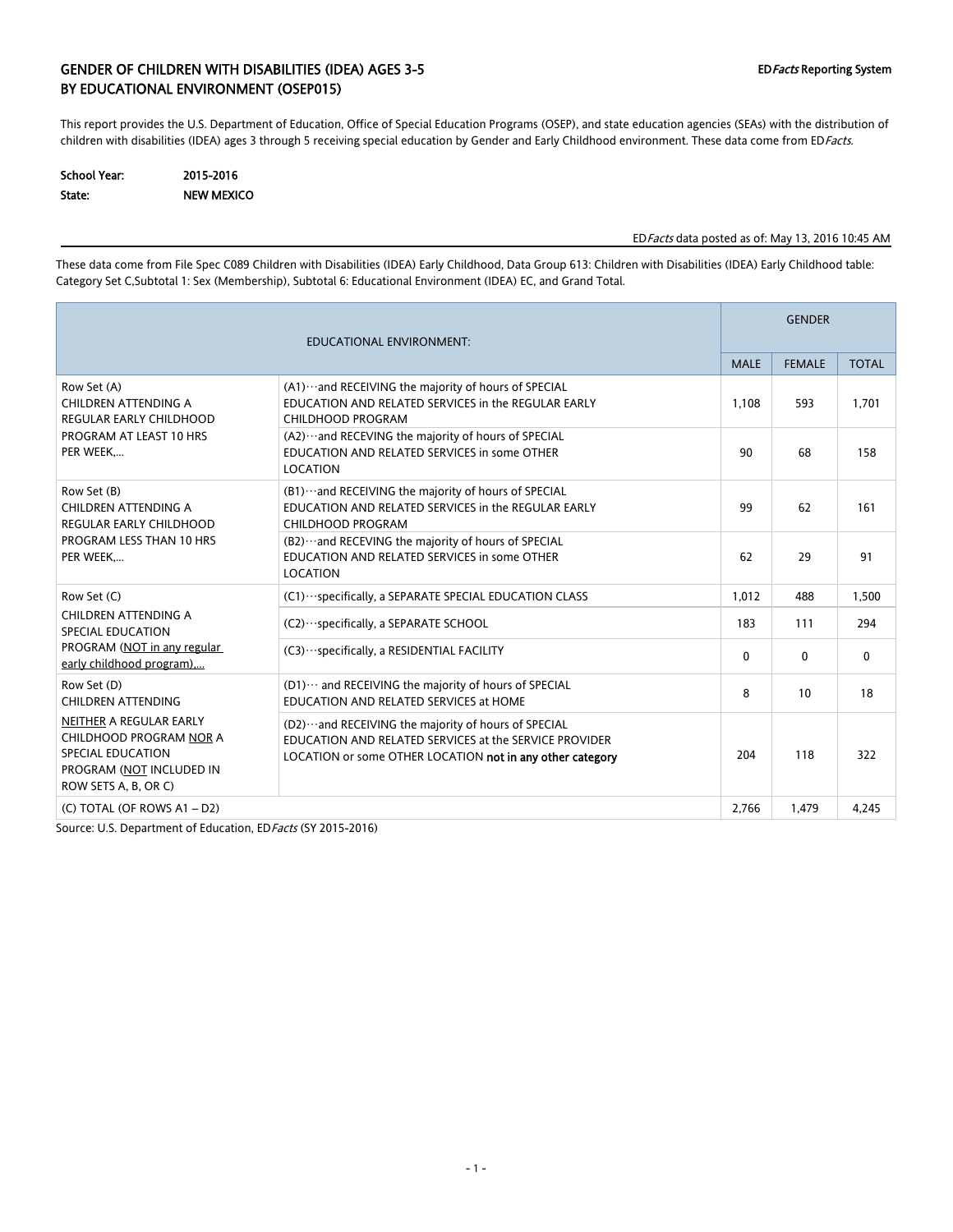### GENDER OF CHILDREN WITH DISABILITIES (IDEA) AGES 3-5 EDFacts Reporting System BY EDUCATIONAL ENVIRONMENT (OSEP015)

This report provides the U.S. Department of Education, Office of Special Education Programs (OSEP), and state education agencies (SEAs) with the distribution of children with disabilities (IDEA) ages 3 through 5 receiving special education by Gender and Early Childhood environment. These data come from EDFacts.

| School Year: | 2015-2016         |
|--------------|-------------------|
| State:       | <b>NEW MEXICO</b> |

### EDFacts data posted as of: May 13, 2016 10:45 AM

These data come from File Spec C089: Children with Disabilities (IDEA) Early Childhood, Data Group 613: Children with Disabilities (IDEA) Early Childhood table: Category Set C, Subtotal 1: Sex (Membership), Subtotal 6: Educational Environment (IDEA) EC, and Grand Total.

| <b>EDUCATIONAL ENVIRONMENT:</b>                                                                                                                               |                                                                                                                                                                                | <b>GENDER (PERCENT)</b> |               |              |  |
|---------------------------------------------------------------------------------------------------------------------------------------------------------------|--------------------------------------------------------------------------------------------------------------------------------------------------------------------------------|-------------------------|---------------|--------------|--|
|                                                                                                                                                               |                                                                                                                                                                                | <b>MALE</b>             | <b>FEMALE</b> | <b>TOTAL</b> |  |
| Row Set (A)<br>CHILDREN ATTENDING A<br><b>REGULAR EARLY</b>                                                                                                   | (A1) ··· and RECEIVING the majority of hours of SPECIAL<br>EDUCATION AND RELATED SERVICES in the REGULAR EARLY<br>CHILDHOOD PROGRAM                                            | 65.14                   | 34.86         | 100.00       |  |
| CHILDHOOD PROGRAM<br>AT LEAST 10 HRS PER<br>WEEK,                                                                                                             | (A2) ··· and RECEVING the majority of hours of SPECIAL<br>EDUCATION AND RELATED SERVICES in some OTHER<br>LOCATION                                                             | 56.96                   | 43.04         | 100.00       |  |
| Row Set (B)<br>CHILDREN ATTENDING A<br><b>REGULAR EARLY</b>                                                                                                   | (B1)  and RECEIVING the majority of hours of SPECIAL<br>EDUCATION AND RELATED SERVICES in the REGULAR EARLY<br>CHILDHOOD PROGRAM                                               | 61.49                   | 38.51         | 100.00       |  |
| CHILDHOOD PROGRAM<br>LESS THAN 10 HRS PER<br>WEEK,                                                                                                            | (B2) ··· and RECEVING the majority of hours of SPECIAL<br>EDUCATION AND RELATED SERVICES in some OTHER<br>LOCATION                                                             | 68.13                   | 31.87         | 100.00       |  |
| Row Set (C)                                                                                                                                                   | (C1) ··· specifically, a SEPARATE SPECIAL EDUCATION CLASS                                                                                                                      | 67.47                   | 32.53         | 100.00       |  |
| CHILDREN ATTENDING A<br>SPECIAL EDUCATION                                                                                                                     | (C2) ··· specifically, a SEPARATE SCHOOL                                                                                                                                       | 62.24                   | 37.76         | 100.00       |  |
| PROGRAM (NOT in any<br>regular early childhood<br>program),                                                                                                   | (C3) ··· specifically, a RESIDENTIAL FACILITY                                                                                                                                  |                         |               |              |  |
| Row Set (D)<br><b>CHILDREN ATTENDING</b>                                                                                                                      | (D1)  and RECEIVING the majority of hours of SPECIAL<br>EDUCATION AND RELATED SERVICES at HOME                                                                                 | 44.44                   | 55.56         | 100.00       |  |
| <b>NEITHER A REGULAR</b><br><b>EARLY CHILDHOOD</b><br><b>PROGRAM NOR A</b><br>SPECIAL EDUCATION<br>PROGRAM (NOT<br><b>INCLUDED IN ROW SETS</b><br>A, B, OR C) | (D2) ··· and RECEIVING the majority of hours of SPECIAL<br>EDUCATION AND RELATED SERVICES at the SERVICE PROVIDER<br>LOCATION or some OTHER LOCATION not in any other category | 63.35                   | 36.65         | 100.00       |  |
| (C) TOTAL (OF ROWS A1 - D2)                                                                                                                                   |                                                                                                                                                                                | 65.16                   | 34.84         | 100.00       |  |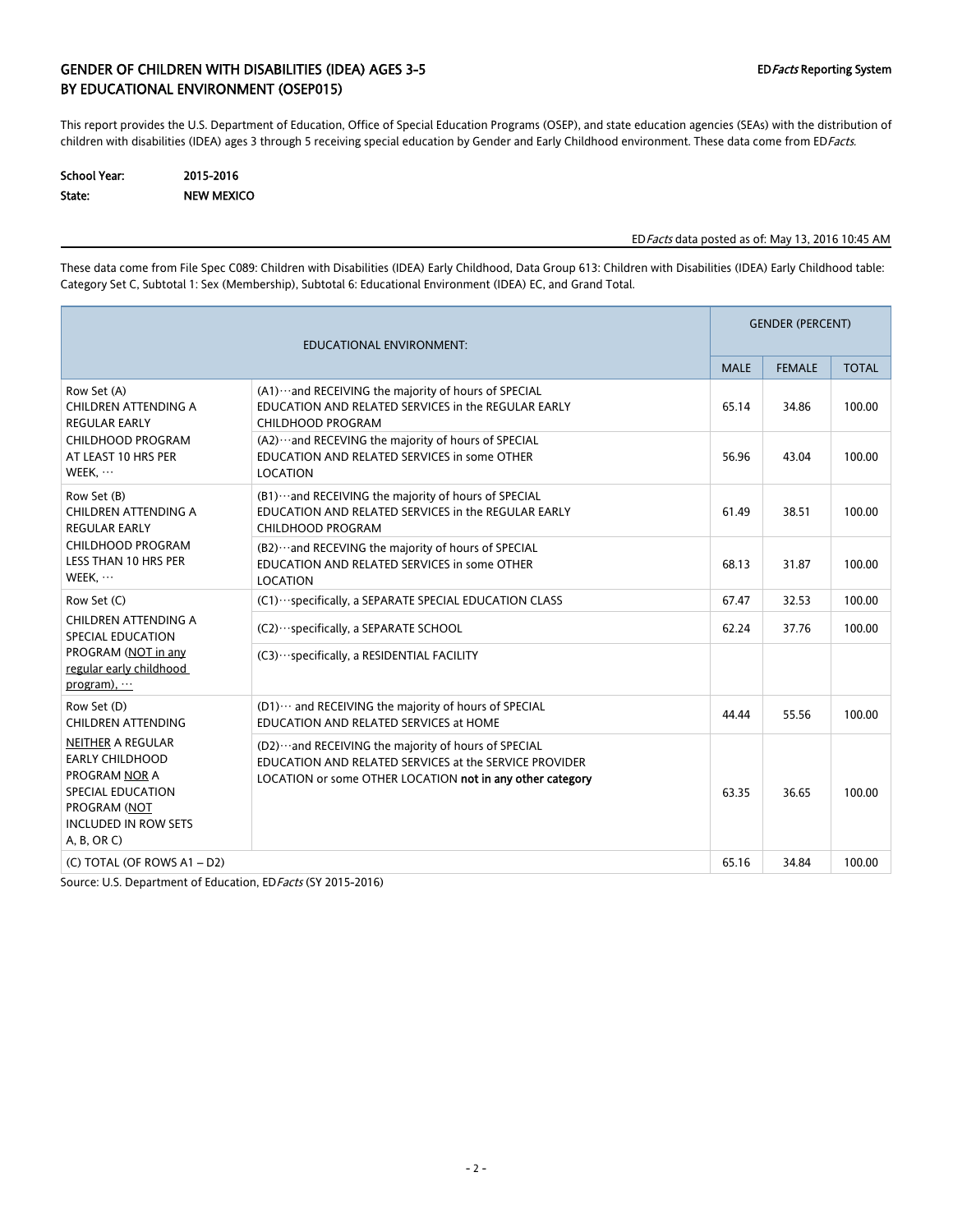# LIMITED ENGLISH PROFICIENCY STATUS OF CHILDREN WITH DISABILITIES (IDEA) EDFacts Reporting System AGES 3-5 BY EDUCATIONAL ENVIRONMENT (OSEP016)

This report provides the U.S. Department of Education, Office of Special Education Programs (OSEP), and state education agencies (SEAs) with the distribution of children with disabilities (IDEA) ages 3 through 5 receiving special education by Limited English Proficiency (LEP) Status and Early Childhood environment. These data come from ED Facts.

School Year: 2015-2016 State: NEW MEXICO

EDFacts data posted as of: May 13, 2016 10:47 AM

These data come from File Spec C089 Children with Disabilities (IDEA) Early Childhood, Data Group 613: Children with Disabilities (IDEA) Early Childhood table: Category Set D, Subtotal 5: LEP Status (Both), Subtotal 6: Educational Environment (IDEA) EC, and Grand Total.

| EDUCATIONAL ENVIRONMENT:                                                                                                          | <b>LIMITED ENGLISH PROFICIENCY STATUS</b>                                                                                                                                         |                |              |              |  |
|-----------------------------------------------------------------------------------------------------------------------------------|-----------------------------------------------------------------------------------------------------------------------------------------------------------------------------------|----------------|--------------|--------------|--|
|                                                                                                                                   |                                                                                                                                                                                   | <b>YES</b>     | <b>NO</b>    | <b>TOTAL</b> |  |
| Row Set (A)<br><b>CHILDREN ATTENDING A</b><br><b>REGULAR EARLY CHILDHOOD</b>                                                      | (A1) ··· and RECEIVING the majority of hours of SPECIAL<br>EDUCATION AND RELATED SERVICES in the REGULAR EARLY<br><b>CHILDHOOD PROGRAM</b>                                        | 38             | 1,663        | 1,701        |  |
| PROGRAM AT LEAST 10 HRS<br>PER WEEK,                                                                                              | (A2) ··· and RECEVING the majority of hours of SPECIAL<br>EDUCATION AND RELATED SERVICES in some OTHER<br>LOCATION                                                                | $\overline{4}$ | 154          | 158          |  |
| Row Set (B)<br><b>CHILDREN ATTENDING A</b><br>REGULAR EARLY CHILDHOOD                                                             | (B1) ··· and RECEIVING the majority of hours of SPECIAL<br>EDUCATION AND RELATED SERVICES in the REGULAR EARLY<br>CHILDHOOD PROGRAM                                               | 3              | 158          | 161          |  |
| PROGRAM LESS THAN 10 HRS<br>PER WEEK,                                                                                             | (B2) ··· and RECEVING the majority of hours of SPECIAL<br>EDUCATION AND RELATED SERVICES in some OTHER<br>LOCATION                                                                | 0              | 91           | 91           |  |
| Row Set (C)                                                                                                                       | (C1) ··· specifically, a SEPARATE SPECIAL EDUCATION CLASS                                                                                                                         | $\overline{7}$ | 1,493        | 1,500        |  |
| CHILDREN ATTENDING A<br>SPECIAL EDUCATION                                                                                         | (C2) ··· specifically, a SEPARATE SCHOOL                                                                                                                                          | 0              | 294          | 294          |  |
| PROGRAM (NOT in any<br>regular<br>early childhood program),                                                                       | (C3) ··· specifically, a RESIDENTIAL FACILITY                                                                                                                                     | $\mathbf{0}$   | $\mathbf{0}$ | $\mathbf 0$  |  |
| Row Set (D)<br><b>CHILDREN ATTENDING</b>                                                                                          | (D1) ··· and RECEIVING the majority of hours of SPECIAL<br>EDUCATION and related SERVICES at HOME                                                                                 | 0              | 18           | 18           |  |
| NEITHER A REGULAR EARLY<br>CHILDHOOD PROGRAM NOR<br>A<br>SPECIAL EDUCATION<br>PROGRAM (NOT INCLUDED<br>IN<br>ROW SETS A, B, OR C) | (D2) ··· and RECEIVING the majority of hours of SPECIAL<br>EDUCATION and related SERVICES at the SERVICE PROVIDER<br>LOCATION or some OTHER LOCATION not in any other<br>category | $\mathbf{1}$   | 321          | 322          |  |
| (C) TOTAL (OF ROWS A1 - D2)                                                                                                       |                                                                                                                                                                                   | 53             | 4,192        | 4,245        |  |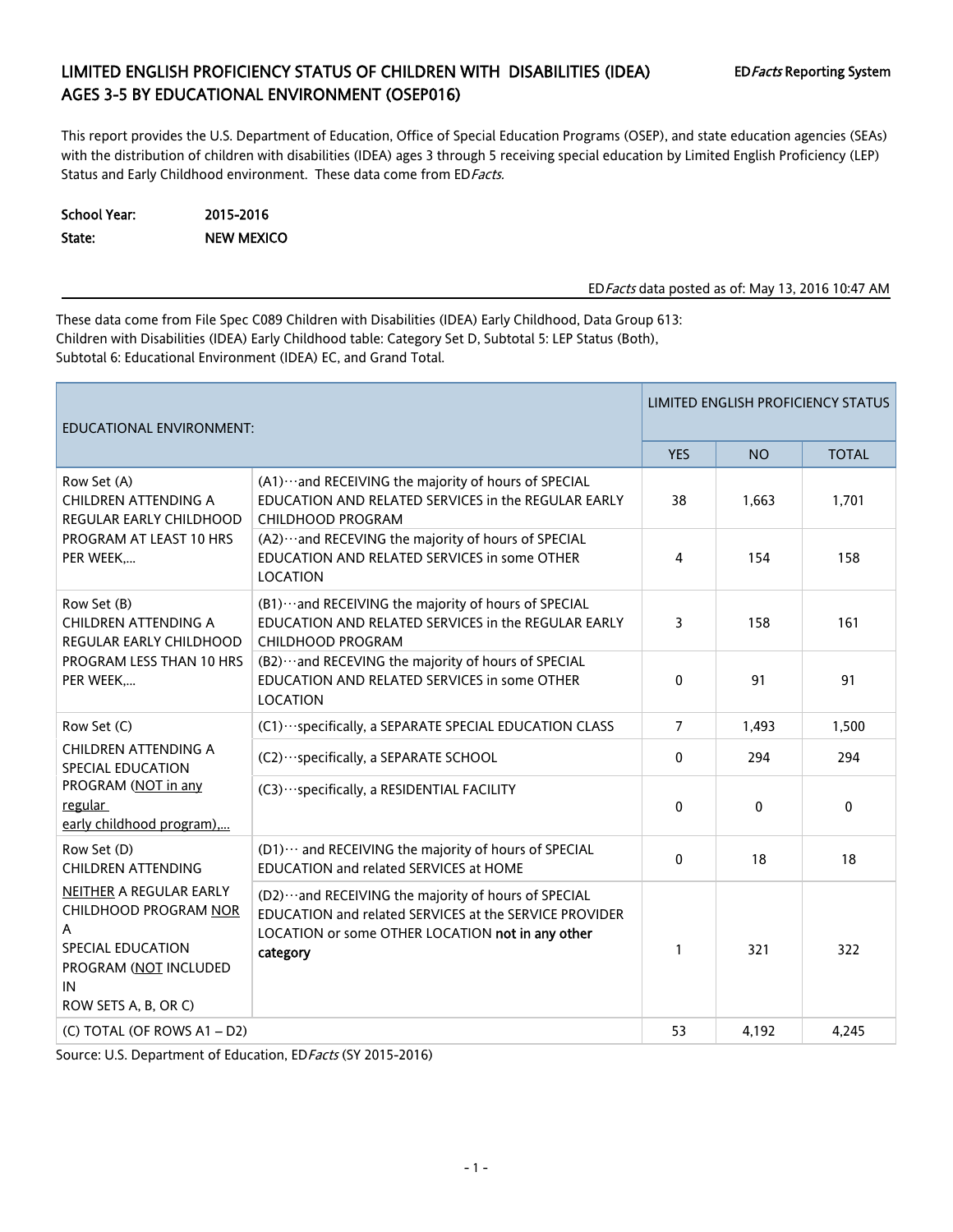# LIMITED ENGLISH PROFICIENCY STATUS OF CHILDREN WITH DISABILITIES (IDEA) EDFacts Reporting System AGES 3-5 BY EDUCATIONAL ENVIRONMENT (OSEP016)

This report provides the U.S. Department of Education, Office of Special Education Programs (OSEP), and state education agencies (SEAs) with the distribution of children with disabilities (IDEA) ages 3 through 5 receiving special education by Limited English Proficiency (LEP) Status and Early Childhood environment. These data come from ED Facts.

School Year: 2015-2016 State: NEW MEXICO

EDFacts data posted as of: May 13, 2016 10:47 AM

These data come from File Spec C089 Children with Disabilities (IDEA) Early Childhood, Data Group 613: Children with Disabilities (IDEA) Early Childhood table: Category Set D, Subtotal 5: LEP Status (Both), Subtotal 6: Educational Environment (IDEA) EC, and Grand Total.

| <b>EDUCATIONAL ENVIRONMENT:</b>                                                                                                                                                                           |                                                                                                                                                                                   | LIMITED ENGLISH PROFICIENCY STATUS (PERCENT) |           |              |  |  |
|-----------------------------------------------------------------------------------------------------------------------------------------------------------------------------------------------------------|-----------------------------------------------------------------------------------------------------------------------------------------------------------------------------------|----------------------------------------------|-----------|--------------|--|--|
|                                                                                                                                                                                                           |                                                                                                                                                                                   | <b>YES</b>                                   | <b>NO</b> | <b>TOTAL</b> |  |  |
| Row Set (A)<br>CHILDREN ATTENDING A<br><b>REGULAR EARLY</b>                                                                                                                                               | (A1) ··· and RECEIVING the majority of hours of SPECIAL<br>EDUCATION AND RELATED SERVICES in the REGULAR EARLY<br>CHILDHOOD PROGRAM                                               | 2.23                                         | 97.77     | 100.00       |  |  |
| CHILDHOOD PROGRAM<br>AT LEAST 10 HRS PER<br>WEEK,<br><b>LOCATION</b>                                                                                                                                      | (A2) ··· and RECEVING the majority of hours of SPECIAL<br>EDUCATION AND RELATED SERVICES in some OTHER                                                                            | 2.53                                         | 97.47     | 100.00       |  |  |
| Row Set (B)<br>(B1) ··· and RECEIVING the majority of hours of SPECIAL<br>EDUCATION AND RELATED SERVICES in the REGULAR EARLY<br>CHILDREN ATTENDING A<br><b>REGULAR EARLY</b><br><b>CHILDHOOD PROGRAM</b> |                                                                                                                                                                                   | 1.86                                         | 98.14     | 100.00       |  |  |
| <b>CHILDHOOD PROGRAM</b><br>LESS THAN 10 HRS PER<br>WEEK, $\cdots$                                                                                                                                        | (B2) ··· and RECEVING the majority of hours of SPECIAL<br>EDUCATION AND RELATED SERVICES in some OTHER<br><b>LOCATION</b>                                                         | 0.00                                         | 100.00    | 100.00       |  |  |
| Row Set (C)                                                                                                                                                                                               | (C1) ··· specifically, a SEPARATE SPECIAL EDUCATION CLASS                                                                                                                         | 0.47                                         | 99.53     | 100.00       |  |  |
| <b>CHILDREN ATTENDING A</b><br>SPECIAL EDUCATION                                                                                                                                                          | (C2) ··· specifically, a SEPARATE SCHOOL                                                                                                                                          | 0.00                                         | 100.00    | 100.00       |  |  |
| PROGRAM (NOT in any<br>regular early childhood<br>program),                                                                                                                                               | (C3) ··· specifically, a RESIDENTIAL FACILITY                                                                                                                                     |                                              |           |              |  |  |
| Row Set (D)<br><b>CHILDREN ATTENDING</b>                                                                                                                                                                  | (D1) ··· and RECEIVING the majority of hours of SPECIAL<br>EDUCATION and related SERVICES at HOME                                                                                 | 0.00                                         | 100.00    | 100.00       |  |  |
| <b>NEITHER A REGULAR</b><br><b>EARLY CHILDHOOD</b><br>PROGRAM NOR A<br>SPECIAL EDUCATION<br>PROGRAM (NOT<br><b>INCLUDED IN ROW SETS</b><br>A, B, OR C)                                                    | (D2) ··· and RECEIVING the majority of hours of SPECIAL<br>EDUCATION and related SERVICES at the SERVICE PROVIDER<br>LOCATION or some OTHER LOCATION not in any other<br>category | 0.31                                         | 99.69     | 100.00       |  |  |
| (C) TOTAL (OF ROWS A1 - D2)                                                                                                                                                                               |                                                                                                                                                                                   | 1.25                                         | 98.75     | 100.00       |  |  |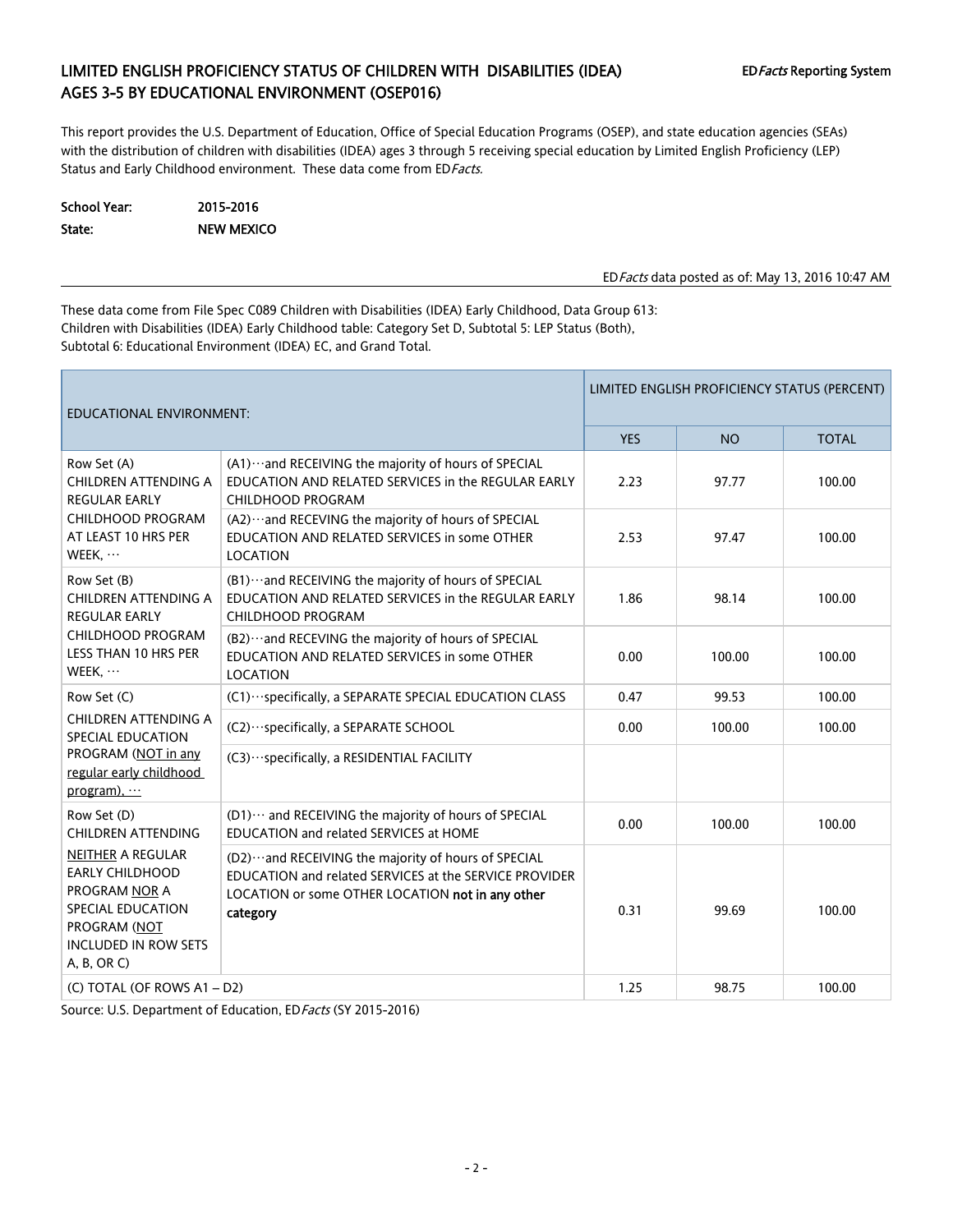This report provides the U.S. Department of Education, Office of Special Education Programs (OSEP), and state education agencies (SEAs) with the distribution of Children with Disabilities (IDEA) ages 6 through 21 receiving special education by disability, educational environment, and age group. These data come from ED Facts.

School Year: 2015-2016 State: NEW MEXICO

#### EDFacts data posted as of: May 13, 2016 10:52:37 AM

These data come from File Spec C002: Children with Disabilities (IDEA) School Age. This is data group 74; Children with Disabilities (IDEA) School Age Table: Category Set B and Subtotal 7; Age (School Age) by Educational Environment (IDEA) SA.

| <b>Disability Category</b>         | Inside regular class 80% or more<br>of the day |              |           |          | Inside regular class 40% through 79%<br>of day |              | Inside regular class less than 40%<br>of day |           |           |
|------------------------------------|------------------------------------------------|--------------|-----------|----------|------------------------------------------------|--------------|----------------------------------------------|-----------|-----------|
|                                    | $6 - 11$                                       | $12 - 17$    | $18 - 21$ | $6 - 11$ | $12 - 17$                                      | $18 - 21$    | $6 - 11$                                     | $12 - 17$ | $18 - 21$ |
| Intellectual disability            | 54                                             | 59           | 82        | 138      | 241                                            | 35           | 452                                          | 796       | 175       |
| Hearing impairment                 | 89                                             | 106          | 8         | 56       | 53                                             |              | 23                                           | 38        | 6         |
| Speech or language impairment      | 5,492                                          | 671          | 33        | 884      | 259                                            | 18           | 251                                          | 92        | 3         |
| Visual impairment                  | 39                                             | 37           | 4         | 26       | 15                                             | 3            | 24                                           | 12        |           |
| <b>Emotional disturbance</b>       | 232                                            | 480          | 60        | 134      | 302                                            | 20           | 201                                          | 390       | 36        |
| Orthopedic impairment              | 70                                             | 47           | 6         | 28       | 20                                             | $\mathbf{0}$ | 29                                           | 20        | 2         |
| Other health impairment            | 802                                            | 1,140        | 84        | 614      | 682                                            | 44           | 375                                          | 364       | 31        |
| Specific learning disability       | 3,502                                          | 6,575        | 598       | 3,664    | 4,305                                          | 250          | 1,004                                        | 1,782     | 113       |
| Deaf-blindness                     | 0                                              | $\mathbf{1}$ | 0         | 2        | 0                                              | 0            | 0                                            |           |           |
| Multiple disabilities              | 15                                             | 20           | 8         | 42       | 27                                             | 10           | 266                                          | 242       | 113       |
| Autism                             | 350                                            | 349          | 62        | 277      | 242                                            | 23           | 677                                          | 434       | 77        |
| Traumatic brain injury             | 27                                             | 36           | 5         | 32       | 20                                             | 5            | 19                                           | 43        | 8         |
| Developmental Delay <sup>(1)</sup> | 1,477                                          |              |           | 893      |                                                |              | 617                                          |           |           |
| Total                              | 12,149                                         | 9,521        | 950       | 6,790    | 6,166                                          | 415          | 3,938                                        | 4,214     | 566       |

Child counts by disability category and age groups for ages 6 through 21 and educational environment

Source: U.S. Department of Education, ED Facts (SY2015-2016)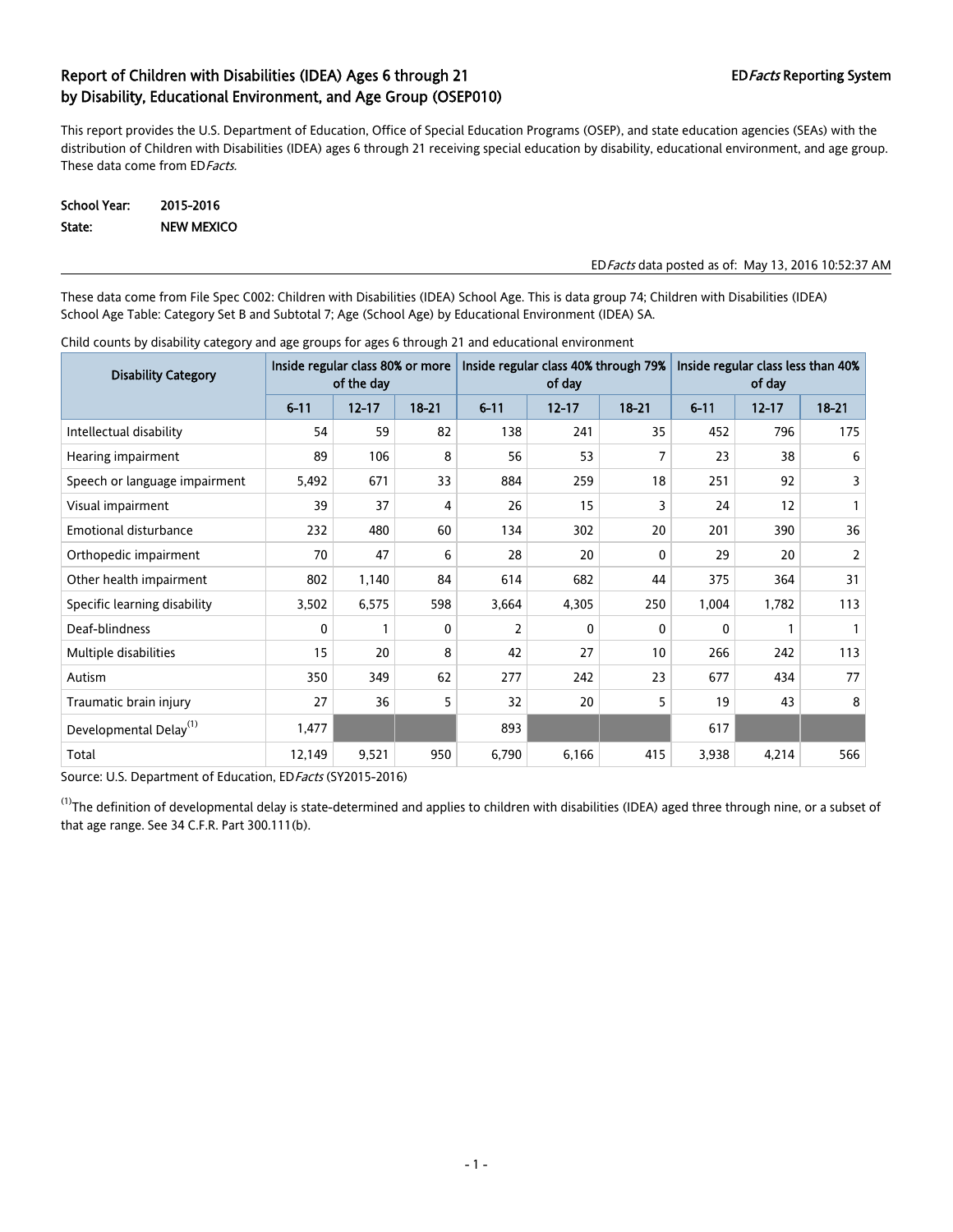This report provides the U.S. Department of Education, Office of Special Education Programs (OSEP), and state education agencies (SEAs) with the distribution of Children with Disabilities (IDEA) ages 6 through 21 receiving special education by disability, educational environment, and age group. These data come from ED Facts.

| School Year: | 2015-2016         |
|--------------|-------------------|
| State:       | <b>NEW MEXICO</b> |

### EDFacts data posted as of: May 13, 2016 10:52:37 AM

These data come from File Spec C002: Children with Disabilities (IDEA) School Age. This is data group 74; Children with Disabilities (IDEA) School Age Table: Category Set B and Subtotal 7; Age (School Age) by Educational Environment (IDEA) SA.

| <b>Disability Category</b>         | Separate School |                |                | <b>Residential Facility</b> |              |              | Homebound / Hospital |                  |              |
|------------------------------------|-----------------|----------------|----------------|-----------------------------|--------------|--------------|----------------------|------------------|--------------|
|                                    | $6 - 11$        | $12 - 17$      | $18 - 21$      | $6 - 11$                    | $12 - 17$    | $18 - 21$    | $6 - 11$             | $12 - 17$        | $18 - 21$    |
| Intellectual disability            | 1               | $\overline{2}$ | 0              | $\overline{2}$              | 7            | $\mathbf{0}$ | $\Omega$             | $\overline{2}$   | $\mathbf{0}$ |
| Hearing impairment                 | 62              | 30             | 12             | 1                           | $\mathbf{0}$ | $\mathbf{0}$ | $\mathbf{0}$         | 0                | $\mathbf{0}$ |
| Speech or language impairment      | $\mathbf{0}$    | 1              | 0              | $\overline{2}$              | 2            | 0            | $\overline{2}$       | 0                | $\mathbf{0}$ |
| Visual impairment                  | 11              | 5              | 2              | 0                           | 0            | 0            | 0                    | $\Omega$         | 0            |
| <b>Emotional disturbance</b>       | 8               | 21             | 5              | 10                          | 22           | $\mathbf{0}$ | $\mathbf{0}$         | 0                | 1            |
| Orthopedic impairment              | $\mathbf{0}$    | $\overline{2}$ | $\mathbf{0}$   | 0                           | $\mathbf{0}$ | $\mathbf{0}$ | 1                    | 1                | $\mathbf{1}$ |
| Other health impairment            | 7               | $\overline{7}$ | $\overline{2}$ | 4                           | 7            | 1            | 4                    | 11               | $\mathbf{0}$ |
| Specific learning disability       | 2               | 20             | 1              | 6                           | 14           | 1            | $\mathbf{0}$         | 12               | 6            |
| Deaf-blindness                     | $\mathbf{0}$    | 4              | 1              | 0                           | $\mathbf{0}$ | $\mathbf{0}$ | 1                    | 1                | $\mathbf{0}$ |
| Multiple disabilities              | 15              | $\overline{7}$ | 4              | 1                           | 3            | 1            | $\overline{7}$       | 10 <sup>10</sup> | 5            |
| Autism                             | 4               | $\overline{2}$ | 0              | $\overline{2}$              | 11           | 0            | $\overline{2}$       | 1                | 1            |
| Traumatic brain injury             | $\mathbf{0}$    | 1              | $\mathbf{0}$   | 0                           | $\mathbf{0}$ | $\mathbf{0}$ | $\mathbf{0}$         | $\overline{2}$   | 1            |
| Developmental Delay <sup>(1)</sup> | $\overline{2}$  |                |                | 4                           |              |              | $\overline{2}$       |                  |              |
| Total                              | 112             | 102            | 27             | 32                          | 66           | 3            | 19                   | 40               | 15           |

Child counts by disability category and age groups for ages 6 through 21 and educational environment

Source: U.S. Department of Education, ED Facts (SY2015-2016)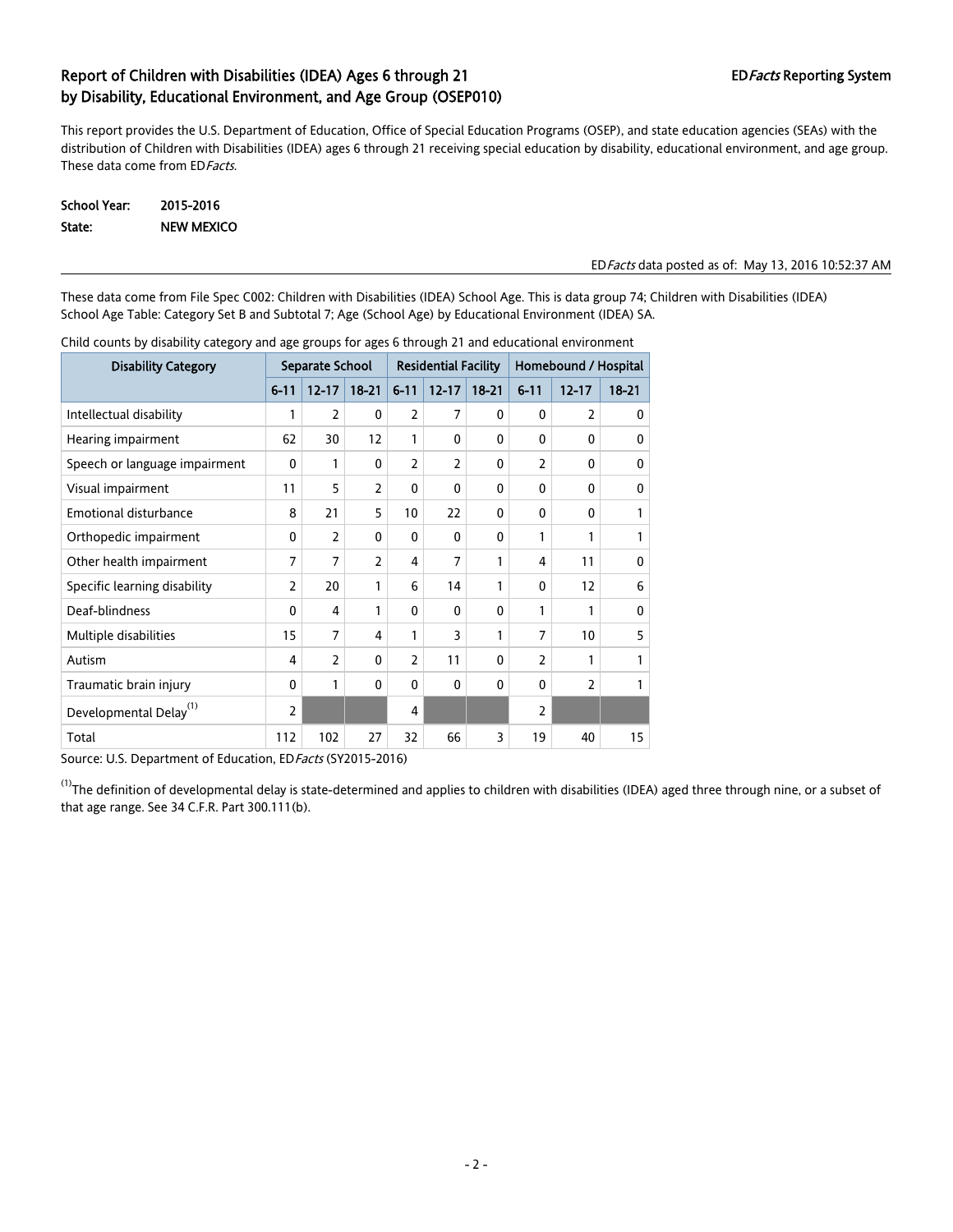This report provides the U.S. Department of Education, Office of Special Education Programs (OSEP), and state education agencies (SEAs) with the distribution of Children with Disabilities (IDEA) ages 6 through 21 receiving special education by disability, educational environment, and age group. These data come from ED Facts.

| School Year: | 2015-2016         |
|--------------|-------------------|
| State:       | <b>NEW MEXICO</b> |

#### EDFacts data posted as of: May 13, 2016 10:52:37 AM

These data come from File Spec C002: Children with Disabilities (IDEA) School Age. This is data group 74; Children with Disabilities (IDEA) School Age Table: Category Set B and Subtotal 7; Age (School Age) by Educational Environment (IDEA) SA.

| <b>Disability Category</b>         | <b>Correctional Facilities</b> |              |              | Parentally placed in private schools |                          |           |  |
|------------------------------------|--------------------------------|--------------|--------------|--------------------------------------|--------------------------|-----------|--|
|                                    | $6 - 11$                       | $12 - 17$    | $18 - 21$    | $6 - 11$                             | $12 - 17$                | $18 - 21$ |  |
| Intellectual disability            | 0                              | 3            | $\mathbf{0}$ | 0                                    | 0                        | 0         |  |
| Hearing impairment                 | 0                              | $\mathbf{0}$ | $\Omega$     | 1                                    | 1                        | 0         |  |
| Speech or language impairment      | 0                              | 0            | $\Omega$     | 87                                   | 1                        | $\Omega$  |  |
| Visual impairment                  | 0                              | 0            | $\mathbf{0}$ | 0                                    | 1                        | 0         |  |
| Emotional disturbance              | 0                              | 20           | 15           | $\Omega$                             | $\overline{\phantom{a}}$ | 0         |  |
| Orthopedic impairment              | 0                              | 0            | $\Omega$     | 1                                    | 1                        | 0         |  |
| Other health impairment            | 0                              | 6            | 4            | 6                                    | 18                       | 0         |  |
| Specific learning disability       | 0                              | 15           | 9            | 36                                   | 45                       | 4         |  |
| Deaf-blindness                     | 0                              | 0            | $\mathbf{0}$ | 0                                    | 0                        | 0         |  |
| Multiple disabilities              | 0                              | $\mathbf{0}$ | $\Omega$     | $\Omega$                             |                          | $\Omega$  |  |
| Autism                             | 0                              | 0            | $\Omega$     | 4                                    | 9                        | 0         |  |
| Traumatic brain injury             | 0                              | 0            | $\mathbf{0}$ | $\Omega$                             | $\Omega$                 | 0         |  |
| Developmental Delay <sup>(1)</sup> | 0                              |              |              | 7                                    |                          |           |  |
| Total                              | 0                              | 44           | 28           | 142                                  | 79                       | 4         |  |

Child counts by disability category and age groups for ages 6 through 21 and educational environment

Source: U.S. Department of Education, ED Facts (SY2015-2016)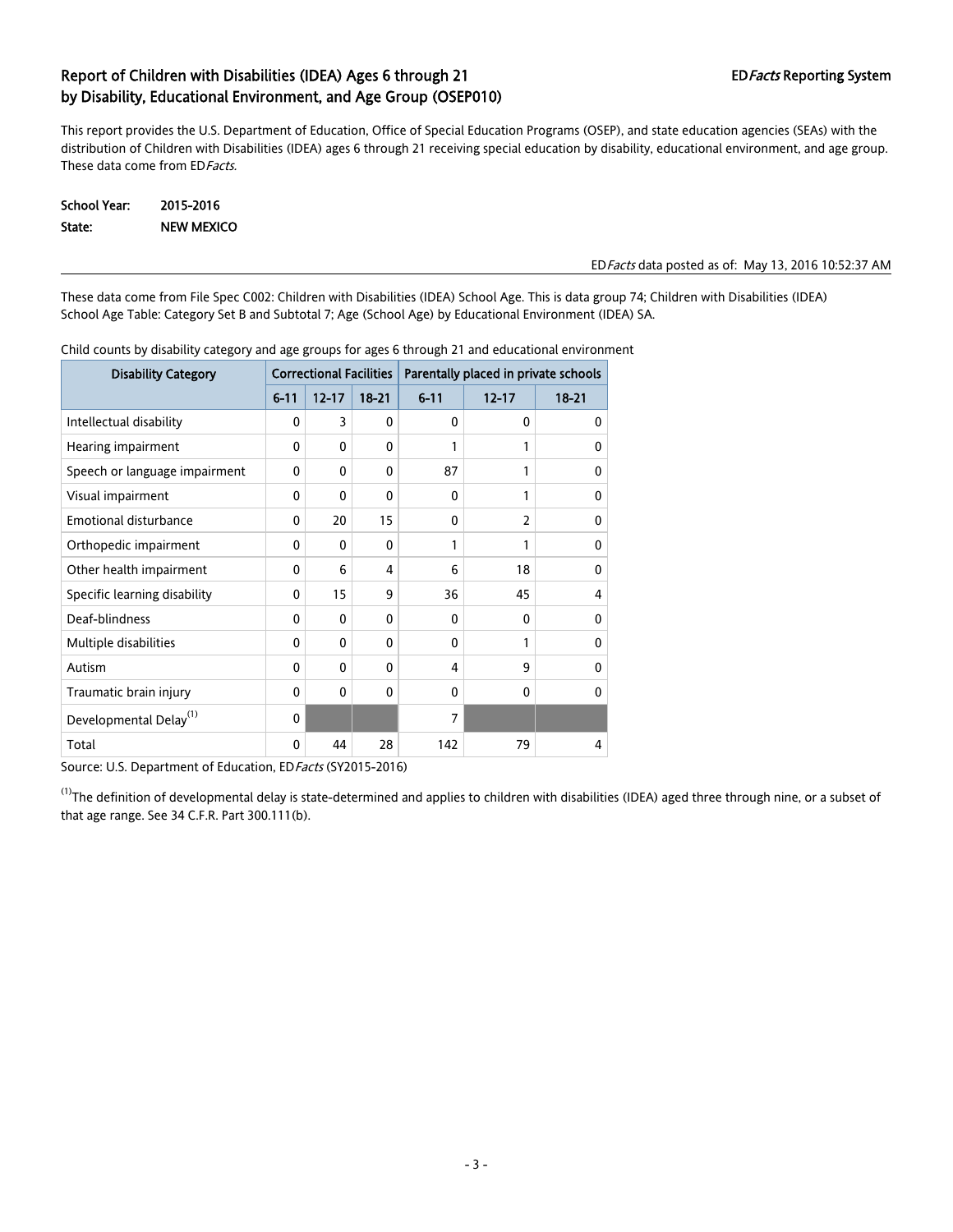This report provides the U.S. Department of Education, Office of Special Education Programs (OSEP), and state education agencies (SEAs) with the distribution of Children with Disabilities (IDEA) ages 6 through 21 receiving special education by disability, educational environment, and age group. These data come from ED Facts.

School Year: 2015-2016 State: NEW MEXICO

#### EDFacts data posted as of: May 13, 2016 10:52:37 AM

These data come from File Spec C002: Children with Disabilities (IDEA) School Age. This is data group 74; Children with Disabilities (IDEA) School Age Table: Category Set B and Subtotal 7; Age (School Age) by Educational Environment (IDEA) SA.

Child counts by disability category and age groups.

| <b>Disability Category</b>         | Age 6-11 | Age 12-17 | Age 18-21      | <b>Total</b> |
|------------------------------------|----------|-----------|----------------|--------------|
| Intellectual disability            | 647      | 1,110     | 292            | 2,049        |
| Hearing impairment                 | 232      | 228       | 33             | 493          |
| Speech or language impairment      | 6,718    | 1,026     | 54             | 7,798        |
| Visual impairment                  | 100      | 70        | 10             | 180          |
| <b>Emotional disturbance</b>       | 585      | 1,237     | 137            | 1,959        |
| Orthopedic impairment              | 129      | 91        | 9              | 229          |
| Other health impairment            | 1,812    | 2,235     | 166            | 4,213        |
| Specific learning disability       | 8,214    | 12,768    | 982            | 21,964       |
| Deaf-blindness                     | 3        | 7         | $\overline{2}$ | 12           |
| Multiple disabilities              | 346      | 310       | 141            | 797          |
| Autism                             | 1,316    | 1,048     | 163            | 2,527        |
| Traumatic brain injury             | 78       | 102       | 19             | 199          |
| Developmental Delay <sup>(1)</sup> | 3,002    |           |                | 3,002        |
| Total                              | 23,182   | 20,232    | 2,008          | 45,422       |

Source: U.S. Department of Education, ED Facts (SY2015-2016)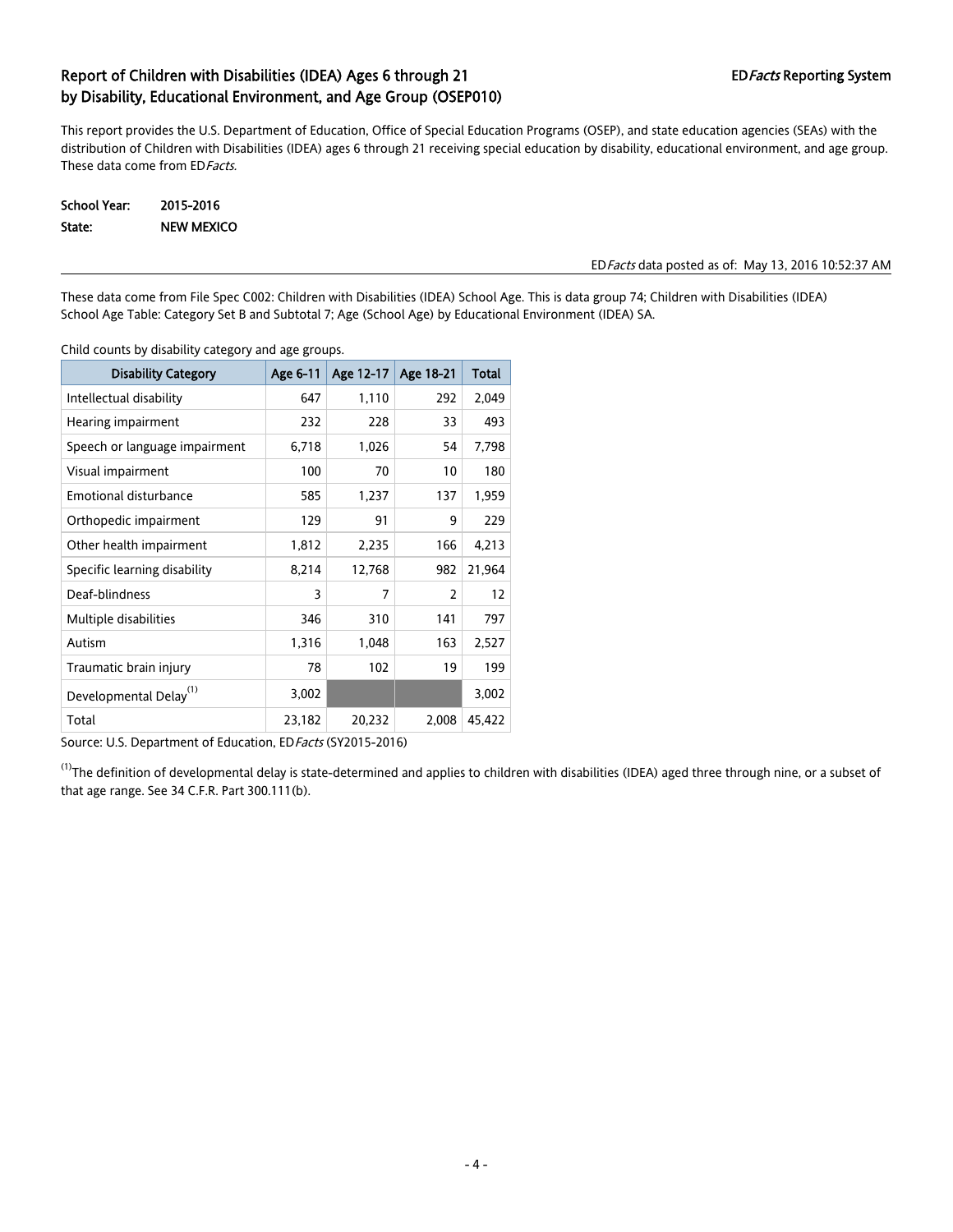This report provides the U.S. Department of Education, Office of Special Education Programs (OSEP), and state education agencies (SEAs) with the distribution of Children with Disabilities (IDEA) ages 6 through 21 receiving special education by disability, educational environment, and age group. These data come from ED Facts.

School Year: 2015-2016 State: NEW MEXICO

EDFacts data posted as of: May 13, 2016 10:52:37 AM

These data come from File Spec C002: Children with Disabilities (IDEA) School Age. This is data group 74; Children with Disabilities (IDEA) School Age Table: Subtotal 3; Disability Category (IDEA) and Subtotal 6: Subtotal by Educational Environment (IDEA) SA.

| <b>Disability Category</b>         | <b>Inside</b><br>regular<br>class<br>80% or<br>more of<br>day | Inside<br>regular<br>class 40-<br>79% of<br>day<br>(Percent) (Percent) (Percent) | <b>Inside</b><br>regular<br>class<br>less than<br>40% of<br>day | school<br>(Percent) | facility<br>(Percent) | Separate Residential Homebound<br>/ Hospital<br>(Percent) | Correctional<br>facilities<br>(Percent) | Parentally<br>placed in<br>private<br>schools<br>(Percent) |
|------------------------------------|---------------------------------------------------------------|----------------------------------------------------------------------------------|-----------------------------------------------------------------|---------------------|-----------------------|-----------------------------------------------------------|-----------------------------------------|------------------------------------------------------------|
| Intellectual disability            | 0.86                                                          | 3.10                                                                             | 16.32                                                           | 1.24                | 8.91                  | 2.70                                                      | 4.17                                    | 0.00                                                       |
| Hearing impairment                 | 0.90                                                          | 0.87                                                                             | 0.77                                                            | 43.15               | 0.99                  | 0.00                                                      | 0.00                                    | 0.89                                                       |
| Speech or language impairment      | 27.39                                                         | 8.68                                                                             | 3.97                                                            | 0.41                | 3.96                  | 2.70                                                      | 0.00                                    | 39.11                                                      |
| Visual impairment                  | 0.35                                                          | 0.33                                                                             | 0.42                                                            | 7.47                | 0.00                  | 0.00                                                      | 0.00                                    | 0.44                                                       |
| <b>Emotional disturbance</b>       | 3.41                                                          | 3.41                                                                             | 7.19                                                            | 14.11               | 31.68                 | 1.35                                                      | 48.61                                   | 0.89                                                       |
| Orthopedic impairment              | 0.54                                                          | 0.36                                                                             | 0.58                                                            | 0.83                | 0.00                  | 4.05                                                      | 0.00                                    | 0.89                                                       |
| Other health impairment            | 8.96                                                          | 10.02                                                                            | 8.83                                                            | 6.64                | 11.88                 | 20.27                                                     | 13.89                                   | 10.67                                                      |
| Specific learning disability       | 47.19                                                         | 61.47                                                                            | 33.25                                                           | 9.54                | 20.79                 | 24.32                                                     | 33.33                                   | 37.78                                                      |
| Deaf-blindness                     | 0.00                                                          | 0.01                                                                             | 0.02                                                            | 2.07                | 0.00                  | 2.70                                                      | 0.00                                    | 0.00                                                       |
| Multiple disabilities              | 0.19                                                          | 0.59                                                                             | 7.12                                                            | 10.79               | 4.95                  | 29.73                                                     | 0.00                                    | 0.44                                                       |
| Autism                             | 3.36                                                          | 4.05                                                                             | 13.63                                                           | 2.49                | 12.87                 | 5.41                                                      | 0.00                                    | 5.78                                                       |
| Traumatic brain injury             | 0.30                                                          | 0.43                                                                             | 0.80                                                            | 0.41                | 0.00                  | 4.05                                                      | 0.00                                    | 0.00                                                       |
| Developmental Delay <sup>(1)</sup> | 6.53                                                          | 6.68                                                                             | 7.08                                                            | 0.83                | 3.96                  | 2.70                                                      | 0.00                                    | 3.11                                                       |
| Total                              | 100.00                                                        | 100.00                                                                           | 100.00                                                          | 100.00              | 100.00                | 100.00                                                    | 100.00                                  | 100.00                                                     |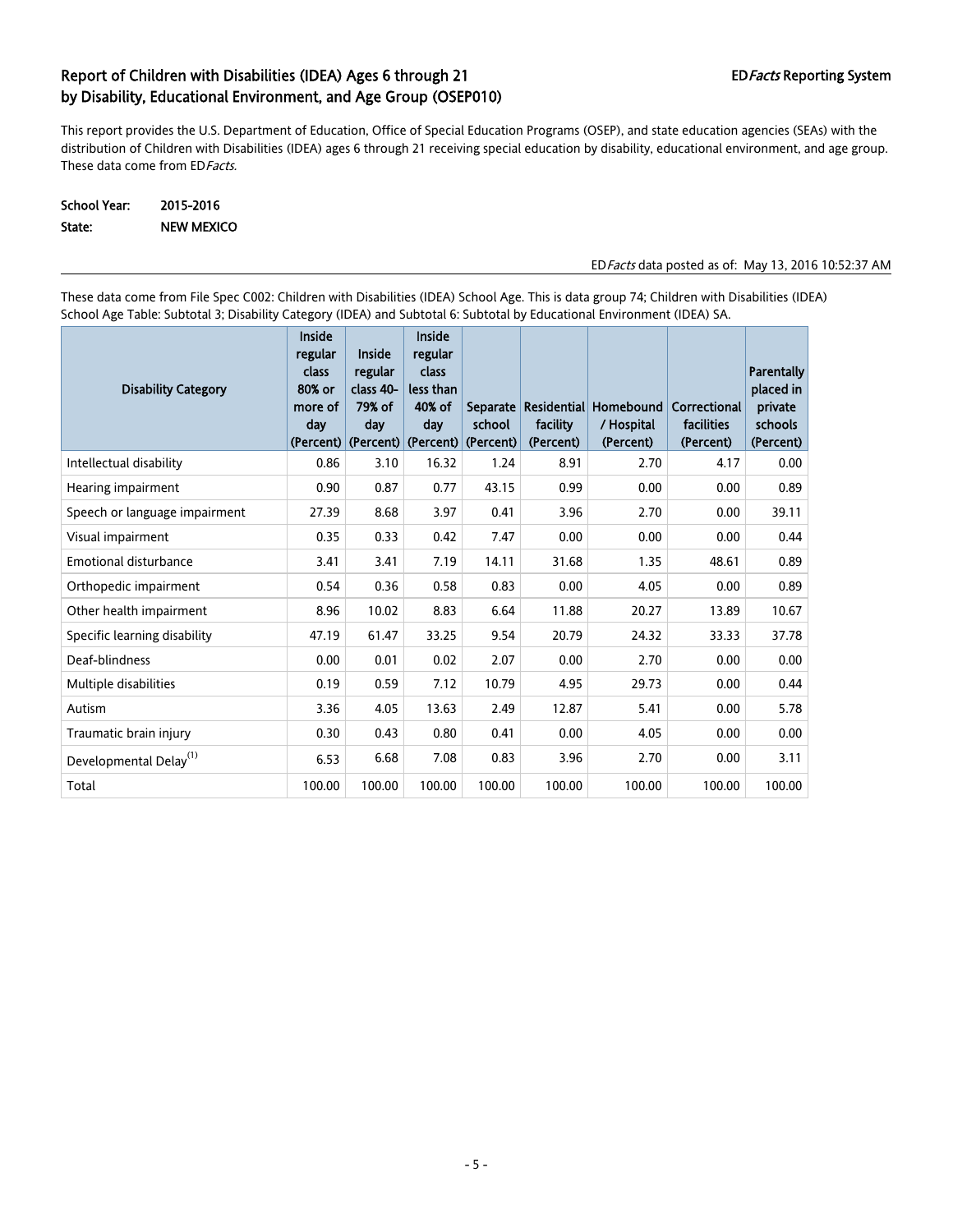### Report of Children with Disabilities (IDEA) Ages 6 through 21 by Race Ethnicity and Educational Environment (OSEP012) EDFacts Reporting System

This report provides the U.S. Department of Education, Office of Special Education Programs (OSEP) and state education agencies (SEAs) with the distribution of Children with Disabilities (IDEA) ages 6 through 21 receiving by race ethnicity and educational environment (IDEA) SA. These data come from EDFacts.

| School Year: | 2015-2016         |
|--------------|-------------------|
| State:       | <b>NEW MEXICO</b> |

EDFacts data posted as of: May 13, 2016 10:57 AM

These data come from File Spec C002: Children with Disabilities (IDEA) School Age, Data Group 74; Children with Disabilities (IDEA) School Age Table: Category Set C, Subtotal 4; Racial Ethnic, Subtotal 6: Educational Environment (IDEA) SA, and Grand Total.

#### Counts of children with disabilities (IDEA) by educational environment and Race Ethnicity for ages 6 through 21

| <b>Educational Environment</b>                  | Hispanic / Latino | American Indian or Alaska Native | Asian | <b>Black or African American</b> | Native Hawaiian or other Pacific Islander | White | Two or more races | Total  |
|-------------------------------------------------|-------------------|----------------------------------|-------|----------------------------------|-------------------------------------------|-------|-------------------|--------|
| Inside regular class 80% or more of the day     | 13,302            | 2,753                            | 104   | 496                              | 23                                        | 5,645 | 297               | 22,620 |
| Separate School                                 | 146               | 30                               |       |                                  |                                           | 50    |                   | 241    |
| <b>Residential Facility</b>                     | 45                | n                                | 0     |                                  |                                           | 43    |                   | 101    |
| Homebound/Hospital                              | 47                |                                  | 0     |                                  |                                           | 16    |                   | 74     |
| <b>Correctional Facilities</b>                  | 47                |                                  | 0     |                                  |                                           | 8     |                   | 72     |
| Parentally placed in private schools            | 85                | 46                               |       |                                  |                                           | 86    |                   | 225    |
| Inside regular class 40% through 79% of the day | 8,841             | 1,416                            | 64    | 315                              |                                           | 2,525 | 204               | 13,371 |
| Inside regular class less than 40% of the day   | 5,861             | 780                              | 61    | 231                              |                                           | 1.576 | 201               | 8,718  |
| Total                                           | 28,374            | 5,046                            | 234   | 1,063                            | 38                                        | 9,949 | 718               | 45,422 |

Source: U.S. Department of Education, ED Facts (SY 2015-2016)

### Percentages of children with disabilities (IDEA) by educational environments and Race Ethnicity for ages 6 through 21

| <b>Educational Environment</b>                  | Hispanic /<br>Latino(Percent) | American Indian or Alaska<br>Native(Percent) | Asian(Percent) | <b>Black or African</b><br>American(Percent) | Native Hawaiian or OtherPacific<br>Islander(Percent) | White(Percent) | Two or more<br>races(Percent) | Total(Percent) |
|-------------------------------------------------|-------------------------------|----------------------------------------------|----------------|----------------------------------------------|------------------------------------------------------|----------------|-------------------------------|----------------|
| Inside regular class 80% or more of the day     | 58.81                         | 12.17                                        | 0.46           | 2.19                                         | 0.10                                                 | 24.96          | 1.31                          | 100.00         |
| Separate School                                 | 60.58                         | 12.45                                        | 0.83           | 2.49                                         | 0.00                                                 | 20.75          | 2.90                          | 100.00         |
| Residential Facility                            | 44.55                         | 5.94                                         | 0.00           | 4.95                                         | 0.00                                                 | 42.57          | 1.98                          | 100.00         |
| Homebound/Hospital                              | 63.51                         | 8.11                                         | 0.00           | 4.05                                         | 1.35                                                 | 21.62          | 1.35                          | 100.00         |
| <b>Correctional Facilities</b>                  | 65.28                         | 12.50                                        | 0.00           | 8.33                                         | 0.00                                                 | 11.11          | 2.78                          | 100.00         |
| Parentally placed in private schools            | 37.78                         | 20.44                                        | 1.33           | 0.44                                         | 0.00                                                 | 38.22          | 1.78                          | 100.00         |
| Inside regular class 40% through 79% of the day | 66.12                         | 10.59                                        | 0.48           | 2.36                                         | 0.04                                                 | 18.88          | 1.53                          | 100.00         |
| Inside regular class less than 40% of the day   | 67.23                         | 8.95                                         | 0.70           | 2.65                                         | 0.09                                                 | 18.08          | 2.31                          | 100.00         |
| Total                                           | 62.47                         | 11.11                                        | 0.52           | 2.34                                         | 0.08                                                 | 21.90          | 1.58                          | 100.00         |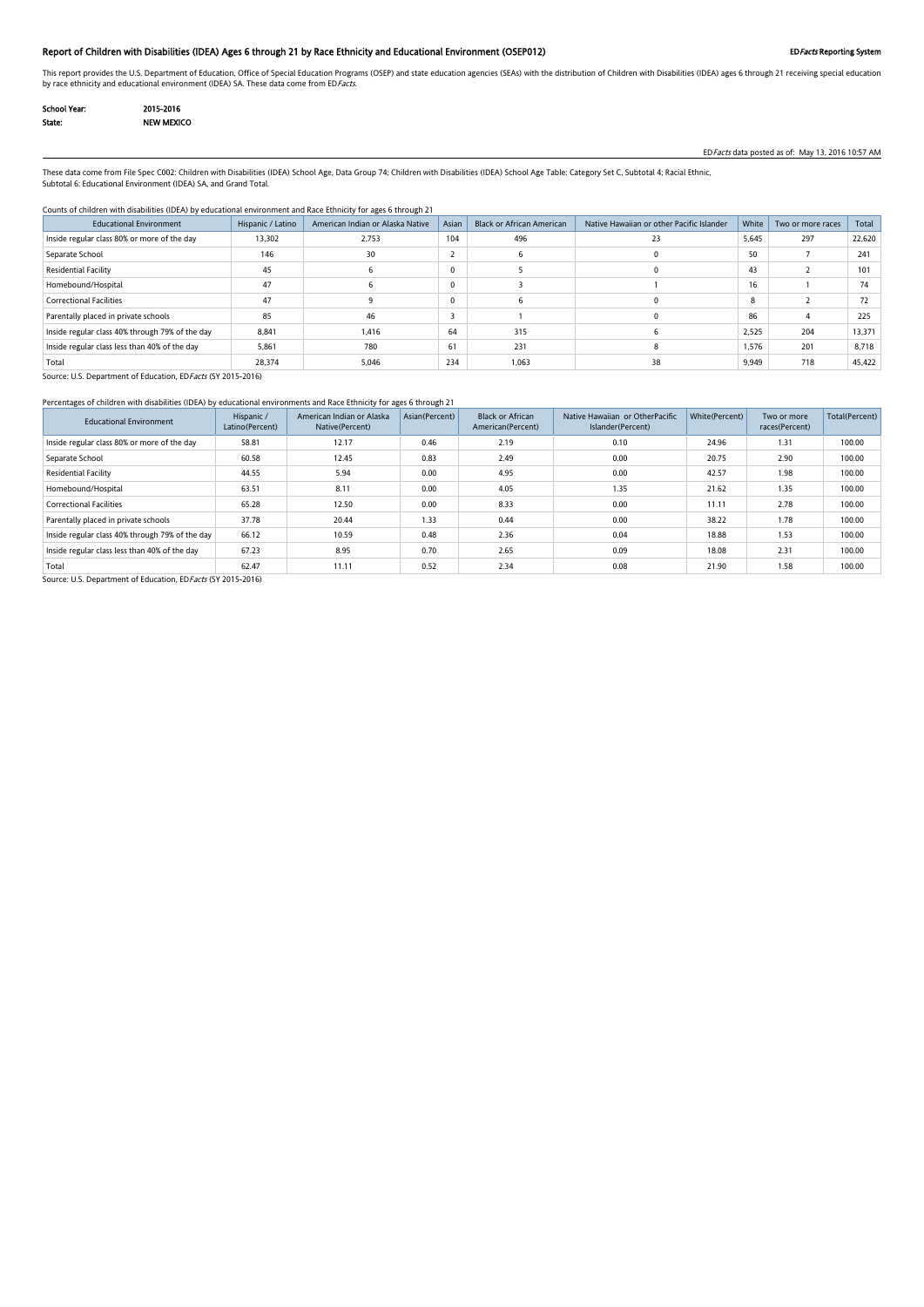# Report of Children with Disabilities (IDEA) Ages 6 through 21 EDFacts Reporting System by Educational Environment and Sex (Membership) (OSEP017)

This report provides the U.S. Department of Education, Office of Special Education Programs (OSEP), and state education agencies (SEAs) with the distribution of children with disabilities (IDEA) ages 6 through 21 receiving special education by educational environment (IDEA) SA and Sex (Membership). These data come from ED Facts.

School Year: 2015-2016 State: NEW MEXICO

#### EDFacts data posted as of: May 13, 2016 10:56 AM

These data come from File Spec C002: Children with Disabilities (IDEA) School Age, Data Group 74; Children with Disabilities (IDEA) School Age Table: Category Set D, Subtotal 1; Sex (Membership), Subtotal 6: Educational Environment (IDEA) SA, and Grand Total.

Child counts of children with disabilities (IDEA) for each educational environment by sex (membership) for ages 6 through 21

| Educational environment                         | Male   | Female | Total  |
|-------------------------------------------------|--------|--------|--------|
| Inside regular class 80% or more of the day     | 14,676 | 7,944  | 22,620 |
| Separate School                                 | 141    | 100    | 241    |
| Residential Facility                            | 78     | 23     | 101    |
| Homebound/Hospital                              | 41     | 33     | 74     |
| <b>Correctional Facilities</b>                  | 65     | 7      | 72     |
| Parentally placed in private schools            | 148    | 77     | 225    |
| Inside regular class 40% through 79% of the day | 8,758  | 4,613  | 13,371 |
| Inside regular class less than 40% of the day   | 5,956  | 2,762  | 8.718  |
| Total                                           | 29,863 | 15,559 | 45,422 |

Source: U.S. Department of Education, ED Facts (SY 2015-2016)

Percentages of children with disabilities (IDEA) for each educational environment by sex (membership) for ages 6 through 21

| Educational environment                         | Male  | Female | Total  |
|-------------------------------------------------|-------|--------|--------|
| Inside regular class 80% or more of the day     | 64.88 | 35.12  | 100.00 |
| Separate School                                 | 58.51 | 41.49  | 100.00 |
| <b>Residential Facility</b>                     | 77.23 | 22.77  | 100.00 |
| Homebound/Hospital                              | 55.41 | 44.59  | 100.00 |
| <b>Correctional Facilities</b>                  | 90.28 | 9.72   | 100.00 |
| Parentally placed in private schools            | 65.78 | 34.22  | 100.00 |
| Inside regular class 40% through 79% of the day | 65.50 | 34.50  | 100.00 |
| Inside regular class less than 40% of the day   | 68.32 | 31.68  | 100.00 |
| Total                                           | 65.75 | 34.25  | 100.00 |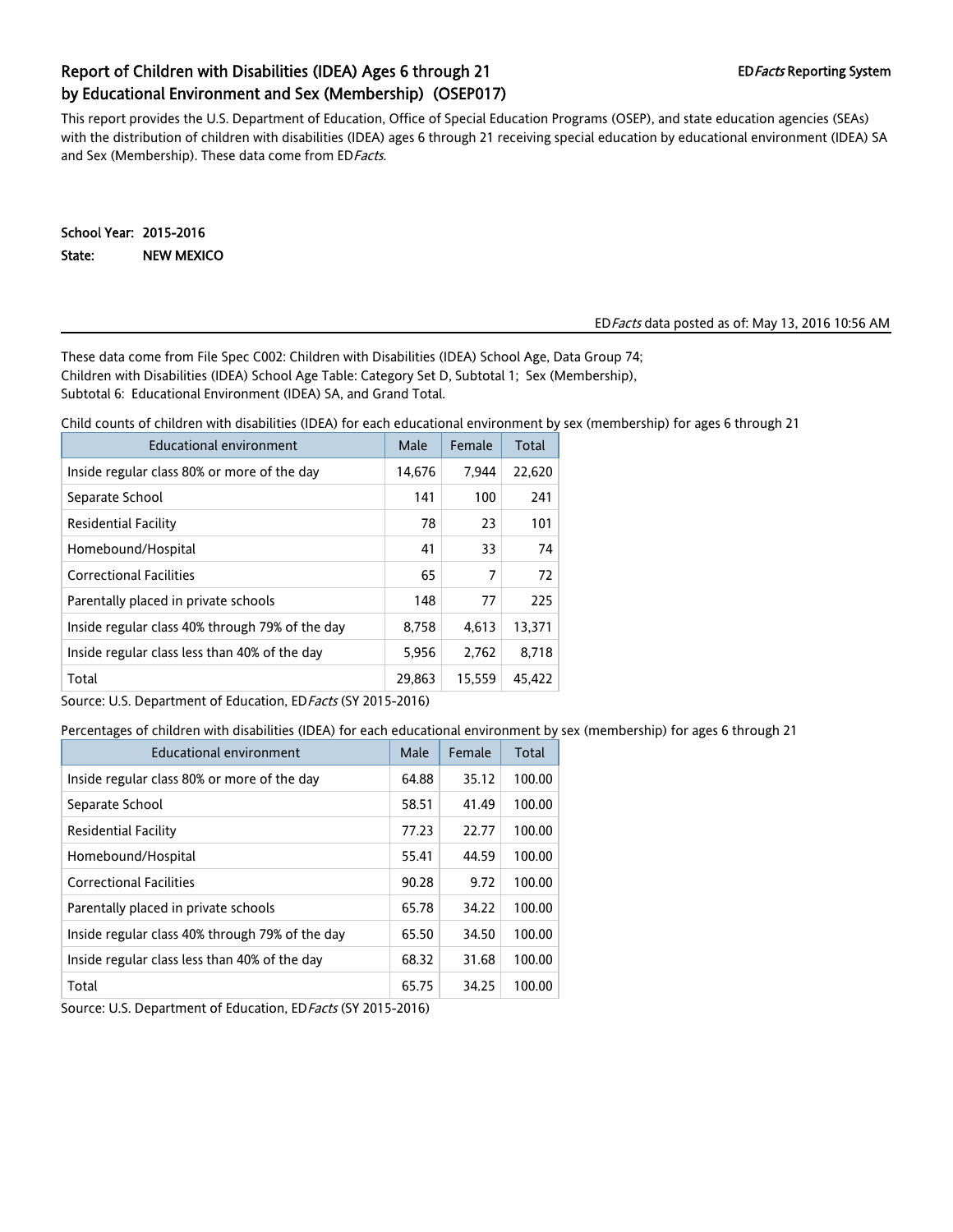# Report of Children with Disabilities (IDEA) Ages 6 through 21 EDFacts Reporting System by Educational Environment and Limited English Proficiency (LEP) Status (OSEP018)

This report provides the U.S. Department of Education, Office of Special Education Programs (OSEP), and state education agencies (SEAs) with the distribution of Children with Disabilities (IDEA) ages 6 through 21 receiving special education by Educational Environment (IDEA) SA and LEP Status (Both). These data come from ED Facts.

School Year: 2015-2016 State: NEW MEXICO

#### EDFacts data posted as of: May 13, 2016 10:54 AM

These data come from File Spec C002: Children with Disabilities (IDEA) School Age, Data Group 74; Children with Disabilities (IDEA) School Age Table: Category Set E, Subtotal 5; LEP Status (Both), Subtotal 6: Educational Environment (IDEA) SA, and Grand Total.

Counts of children with disabilities (IDEA) for each educational environment by LEP (Both) status for ages 6 through 21

| <b>Educational environment</b>                  | Limited<br>English<br>proficient<br>(LEP)<br>student | Non-limited<br>English<br>proficient<br>(Non-LEP)<br>student | Total  |
|-------------------------------------------------|------------------------------------------------------|--------------------------------------------------------------|--------|
| Inside regular class 80% or more of the day     | 4,539                                                | 18,081                                                       | 22,620 |
| Separate School                                 | 19                                                   | 222                                                          | 241    |
| Residential Facility                            | 5                                                    | 96                                                           | 101    |
| Homebound/Hospital                              | 8                                                    | 66                                                           | 74     |
| <b>Correctional Facilities</b>                  | 4                                                    | 68                                                           | 72     |
| Parentally placed in private schools            | 15                                                   | 210                                                          | 225    |
| Inside regular class 40% through 79% of the day | 3,609                                                | 9,762                                                        | 13,371 |
| Inside regular class less than 40% of the day   | 2,429                                                | 6,289                                                        | 8.718  |
| Total                                           | 10,628                                               | 34.794                                                       | 45.422 |